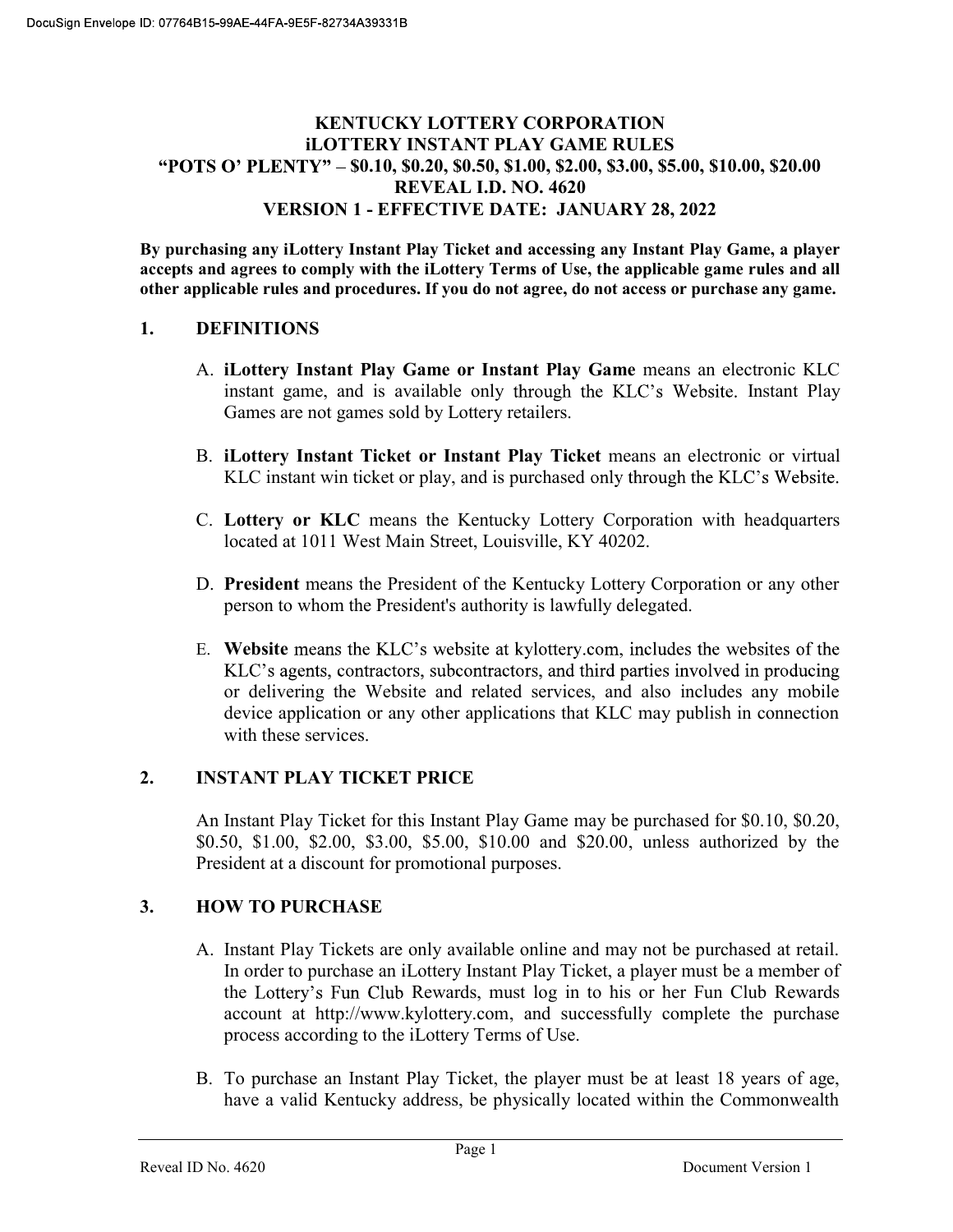of Kentucky at the time of the purchase, have a properly registered account, and be using player's own account to purchase a ticket. The KLC may deem invalid any purchases made in violation of these requirements, the iLottery Terms of Use, or other applicable rules, and may refuse to award the prize.

- C. All sales are final. Once the purchase is completed, the player may not cancel the purchase. The player is solely responsible for ensuring that he or she has selected the correct lottery game and all options relating to that game, including, but not limited to, game ticket, number of tickets, and price of tickets. Purchases made in error will not be refunded.
- D. Player is solely responsible for obtaining and maintaining any equipment and connectivity necessary to access the Website and purchase an Instant Play Ticket. Games may not be available on certain devices due to operating requirements associated with the Games. The Lottery makes no representations or warranties as to a player's ability to access, purchase, and play any game, or that the Website or games will display correctly on all devices on which they can be viewed.
- E. Players may have the option to "Buy Now" or "Try Now." By design, the Game play and player experience are the same, although there are important differences. By choosing "Buy Now," the player elects to purchase the Instant Play Ticket, and the purchase value will be deducted from the player's account. Once confirmed, Instant Play Ticket purchases cannot be voided or cancelled. If a Game player chooses "Try Now," the player acknowledges that he or she is playing a trial version of the Instant Play Game; the player is not purchasing an Instant Play Ticket, and the player will not be awarded a cash prize even though the Game results may reveal a prize.

# 4. HOW TO PLAY

The object of Pots O Plenty is to match three (3) or four (4) of the same symbol to win the corresponding prize.

To begin play, the player must select their price point before purchasing the game, and then the player must complete the purchase process set out in the iLottery Terms of Use. The outcome of the player's ticket is determined at the time of the ticket purchase. At the start of the game, Pots  $O'$  Plenty displays 16 unrevealed squares on the grid, the symbol match prizetable, and the PLAY button. Selecting PLAY has the game play to completion automatically.

Select grid squares to reveal symbols. Match three (3) of the same symbol, win the corresponding prize for that symbol in the symbol match prizetable (3X). Match four (4) of the same symbol, double the 3X prize and win the corresponding prize in the symbol match prizetable (4X).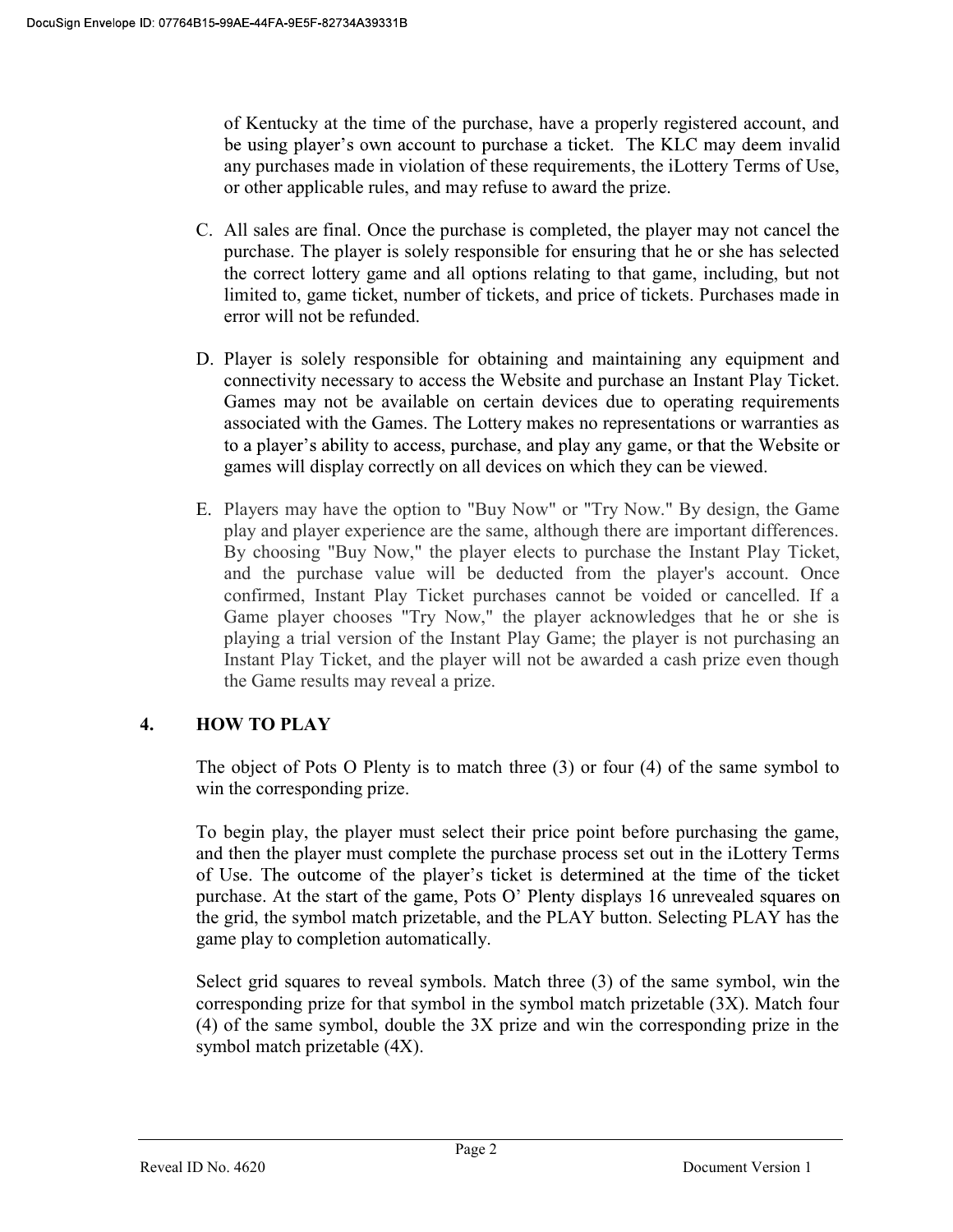Reveal a Pot O' Gold symbol or three  $(3)$  Clover symbols to enter one  $(1)$  of the bonus games.

#### Clover Bonus

Reveal three (3) Clover symbols to enter the Clover bonus. The Clover bonus uses the same grid as the main game. The player begins with three (3) spins and three (3) Clover symbols on the grid which are locked. With each spin, the unlocked squares on the grid spin. When a spin reveals one or more Clover symbols on the grid, the square on the grid is "locked" and the player will receive one (1) additional spin. The remaining unlocked squares on the grid will spin. The more Clover symbols a player accumulates, the larger the win. The Clover bonus ends when no spins remain or when all sixteen (16) Clover symbols are revealed on the grid. The player wins the prize corresponding to the number of Clover symbols collected.

### Pot O' Gold Bonus

Reveal a Pot O' Gold symbol to enter the Pot O' Gold bonus, Three Pot O' Golds will appear. The player selects one (1) of the three (3) Pots to reveal an instant win prize amount.

To complete play, select all the grid squares or use PLAY, after which a message appears indicating the game's outcome, and play ends.

## 5. DETERMINATION OF PRIZE WINNERS

- A. iLottery Instant Play Games are games of chance, and the outcome of a play in the case of any Game is determined by the system at the point of purchase and is not affected by the skill, judgment or action of the player. The system distributes outcomes based on the probabilities within the prize structure. The overall chances of winning in a Game at each prize level are determined by the prize structure. Outcome will not be affected by a disconnection from the system after point of purchase.
- B. The revealing of the play symbols on the Instant Play Ticket does not determine if the Instant Play Ticket is a winning Ticket. The revealing of the play symbols is for entertainment purposes only.
- C. A player who validly purchases an iLottery Instant Play Ticket using his or her Fun Club Rewards account, and according to these rules and the iLottery Terms of Use, is the owner of the iLottery Instant Play Ticket, is entitled to any prize won on that ticket, subject to all requirements necessary to claim the prize. An iLottery Instant Play Ticket is a NOT bearer instrument. Neither the electronic record of purchase, nor any other confirmation of the purchase is a bearer instrument. An iLottery Instant Play Ticket may not be assigned or transferred, except as allowed or required by law.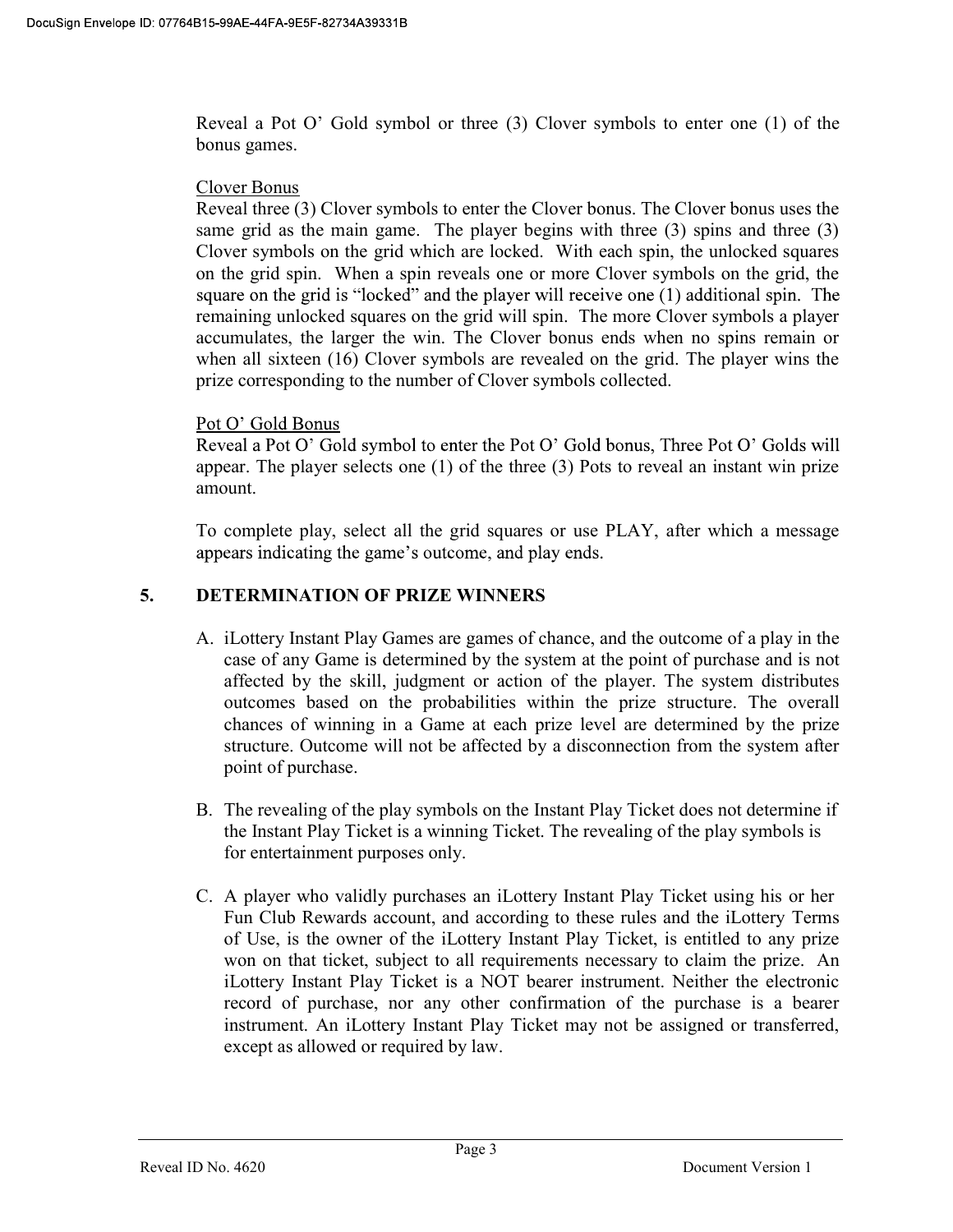D. If an iLottery Instant Game play is not played out to completion for any reason, including the interruption of the player, loss of connectivity during game play or Game termination by the Lottery, the player will be notified by email that the Game has not been completed and that the Game will be available for a specified time. If the play is not completed within that time, play will be completed automatically by the system on the player's behalf to reveal the outcome determined at the point of purchase. The player will be notified by email of such outcome, and the prize claim and payment process remains the same, whether player plays the game to completion or the game is completed automatically.

### 6. PRIZE STRUCTURES AND ODDS

Duplicate prize amounts indicate multiple ways to win the same prize amount; different odds may apply to each way to win.

| <b>Prize Value</b> | <b>Odds Per Play</b> |
|--------------------|----------------------|
| \$400.00           | 1:2,000,000.00       |
| \$200.00           | 1:1,000,000.00       |
| \$50.00            | 1:400,000.00         |
| \$25.00            | 1: 133,333.33        |
| \$25.00            | 1:400,000.00         |
| \$15.00            | 1:105,263.16         |
| \$15.00            | 1:333,333.33         |
| \$12.50            | 1:90,909.09          |
| \$12.50            | 1:250,000.00         |
| \$10.00            | 1:8,000.00           |
| \$7.50             | 1:26,666.67          |
| \$7.50             | 1:80,000.00          |
| \$6.00             | 1:17,857.14          |
| \$6.00             | 1:52,631.58          |
| \$5.50             | 1:13,333.33          |
| \$5.50             | 1:40,000.00          |
| \$5.00             | 1:1,777.78           |
| \$5.00             | 1: 5,333.33          |
| \$4.00             | 1:3,558.72           |
| \$4.00             | 1:10,638.30          |
| \$3.50             | 1:2,666.67           |
| \$3.50             | 1:8,000.00           |
| \$3.00             | 1:1,777.78           |
| \$3.00             | 1: 5,333.33          |
| \$2.50             | 1:533.33             |
| \$2.50             | 1:1,600.00           |
| \$2.25             | 1:1,066.67           |

#### PRICE: \$0.10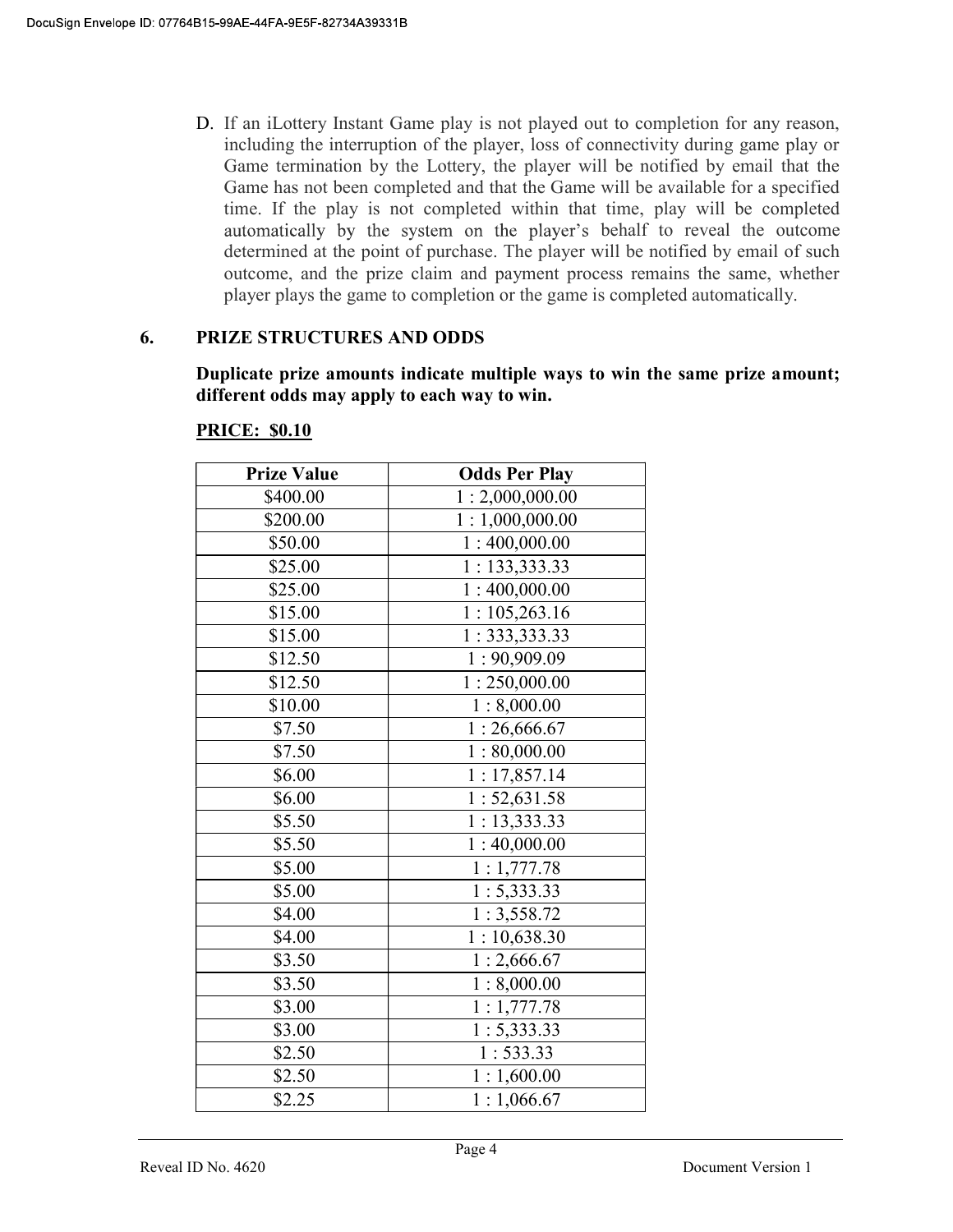| <b>Prize Value</b> | <b>Odds Per Play</b> |
|--------------------|----------------------|
| \$2.25             | 1:3,200.00           |
| \$2.00             | 1:355.56             |
| \$2.00             | 1:1,066.67           |
| \$1.75             | 1:533.33             |
| \$1.75             | 1:1,600.00           |
| \$1.50             | 1:222.22             |
| \$1.50             | 1:666.67             |
| \$1.25             | 1:533.33             |
| \$1.25             | 1:1,600.00           |
| \$1.00             | 1:355.56             |
| \$1.00             | 1:1,066.67           |
| \$0.95             | 1:2,666.67           |
| \$0.95             | 1:8,000.00           |
| \$0.90             | 1:1,777.78           |
| \$0.90             | 1: 5,333.33          |
| \$0.85             | 1:1,333.33           |
| \$0.85             | 1:4,000.00           |
| \$0.80             | 1:1,066.67           |
| \$0.80             | 1:3,200.00           |
| $\overline{$}0.75$ | 1:888.89             |
| \$0.75             | 1:2,666.67           |
| \$0.70             | 1:761.90             |
| \$0.70             | 1:2,285.71           |
| \$0.65             | 1:666.67             |
| \$0.65             | 1:2,000.00           |
| \$0.60             | 1:592.59             |
| \$0.60             | 1:1,777.78           |
| \$0.55             | 1:533.33             |
| \$0.55             | 1:1,600.00           |
| \$0.50             | 1:266.67             |
| \$0.50             | 1:800.00             |
| \$0.45             | 1:761.90             |
| \$0.45             | 1:2,285.71           |
| \$0.40             | 1:533.33             |
| \$0.40             | 1:1,600.00           |
| \$0.35             | 1:380.95             |
| \$0.35             | 1:1,142.86           |
| \$0.30             | 1:266.67             |
| \$0.30             | 1:800.00             |
| \$0.25             | 1:133.33             |
| \$0.25             | 1:400.00             |
| \$0.20             | 1:57.14              |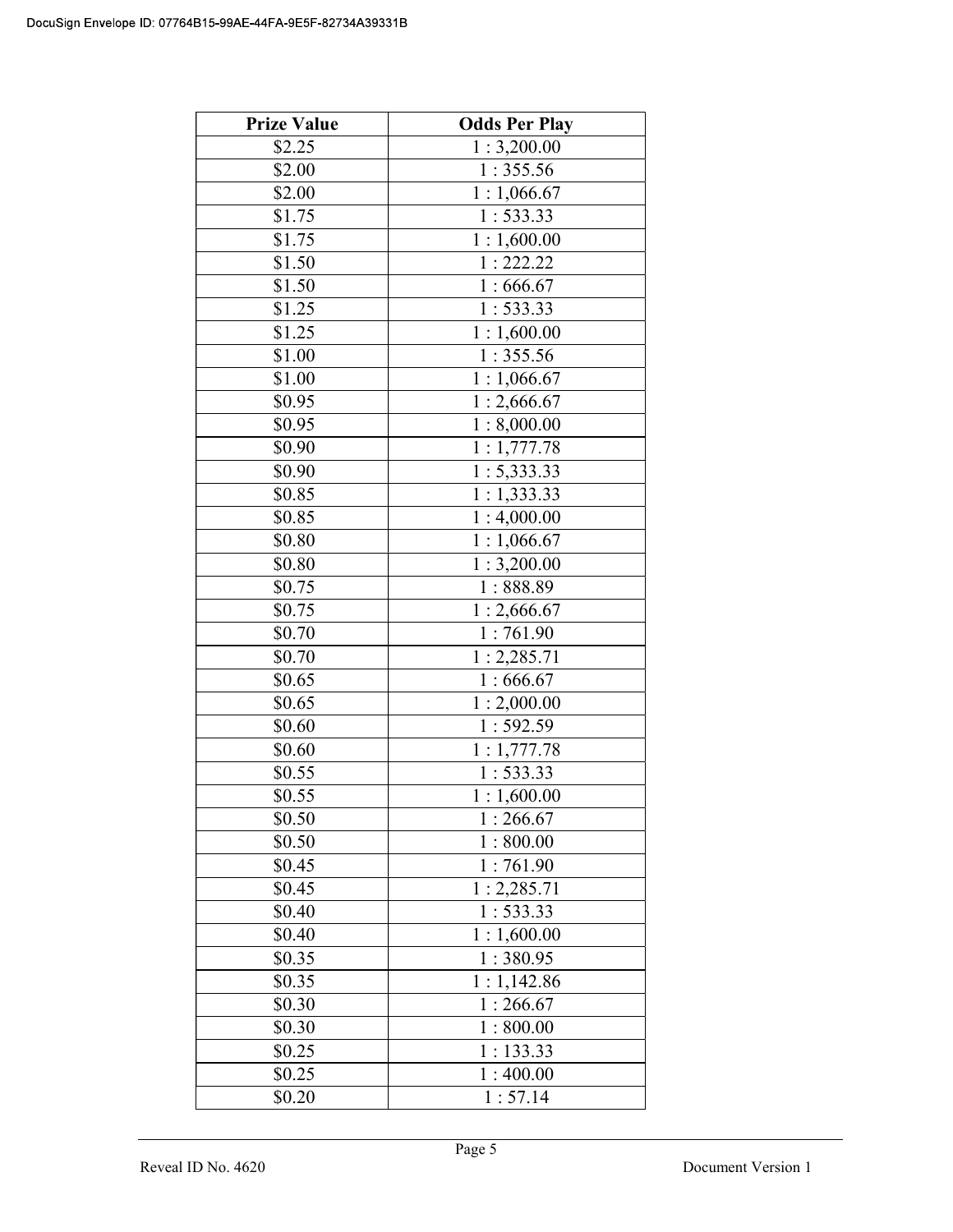| <b>Prize Value</b> | <b>Odds Per Play</b> |
|--------------------|----------------------|
| \$0.15             | 1:28.57              |
| \$0.10             | 1:17.70              |
| \$0.05             | 1:26.67              |

### PRICE: \$0.20

| <b>Prize Value</b> | <b>Odds Per Play</b> |
|--------------------|----------------------|
| \$800.00           | 1:2,000,000.00       |
| \$400.00           | 1:1,000,000.00       |
| \$100.00           | 1:400,000.00         |
| \$50.00            | 1: 133,333.33        |
| \$50.00            | 1:400,000.00         |
| \$30.00            | 1:105,263.16         |
| \$30.00            | 1:333,333.33         |
| \$25.00            | 1:90,909.09          |
| \$25.00            | 1:250,000.00         |
| \$20.00            | 1:8,000.00           |
| \$15.00            | 1:26,666.67          |
| \$15.00            | 1:80,000.00          |
| \$12.00            | 1:17,857.14          |
| \$12.00            | 1:52,631.58          |
| \$11.00            | 1:13,333.33          |
| \$11.00            | 1:40,000.00          |
| \$10.00            | 1:1,777.78           |
| \$10.00            | 1: 5,333.33          |
| \$8.00             | 1:3,558.72           |
| \$8.00             | 1:10,638.30          |
| \$7.00             | 1:2,666.67           |
| \$7.00             | 1:8,000.00           |
| \$6.00             | 1:1,777.78           |
| \$6.00             | 1: 5,333.33          |
| \$5.00             | 1:533.33             |
| \$5.00             | 1:1,600.00           |
| \$4.50             | 1:1,066.67           |
| \$4.50             | 1:3,200.00           |
| \$4.00             | 1:355.56             |
| \$4.00             | 1:1,066.67           |
| \$3.50             | 1:533.33             |
| \$3.50             | 1:1,600.00           |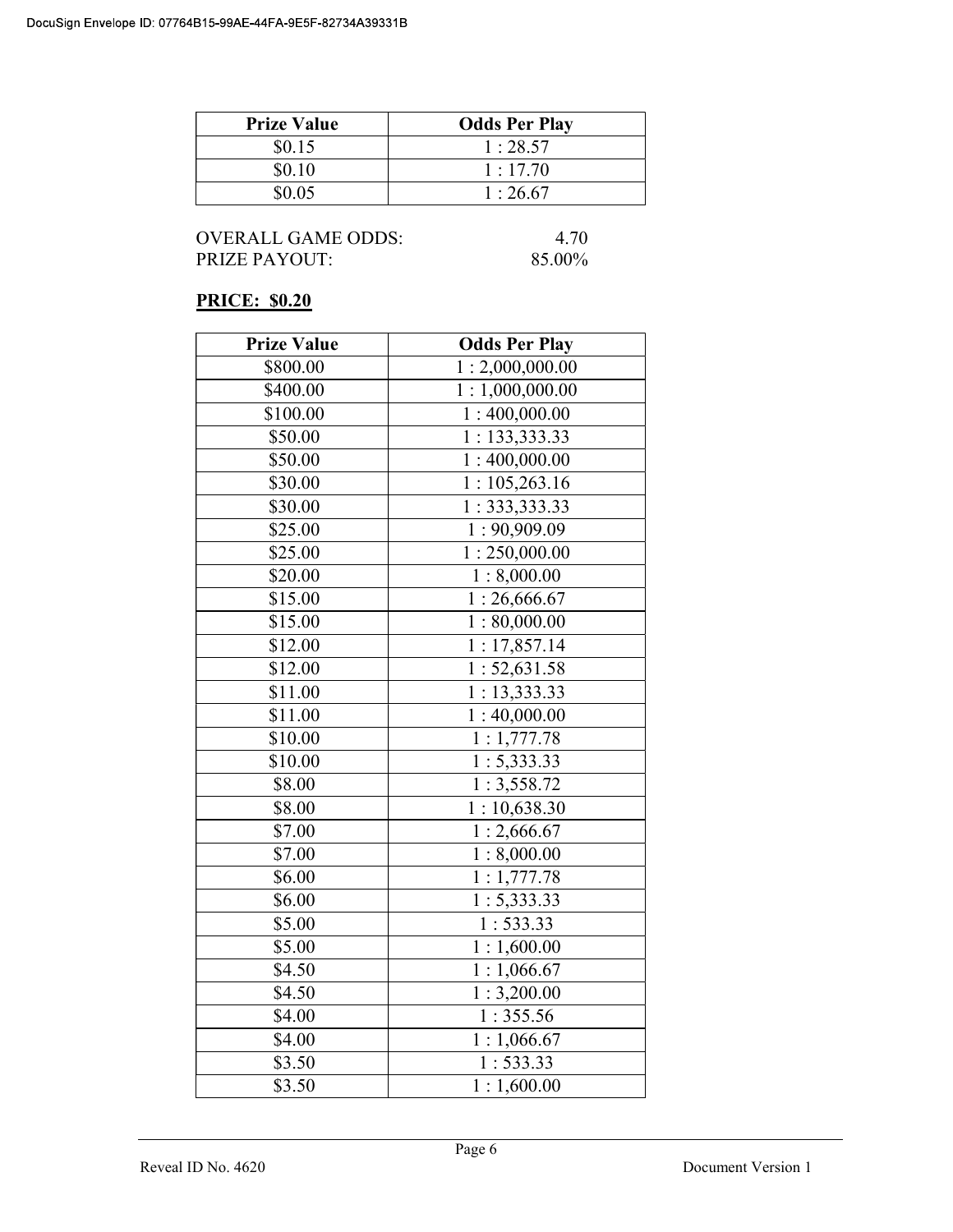| <b>Prize Value</b> | <b>Odds Per Play</b>      |
|--------------------|---------------------------|
| \$3.00             | 1:222.22                  |
| \$3.00             | 1:666.67                  |
| \$2.50             | 1:533.33                  |
| \$2.50             | 1:1,600.00                |
| \$2.00             | 1:355.56                  |
| \$2.00             | 1:1,066.67                |
| \$1.90             | 1:2,666.67                |
| \$1.90             | 1:8,000.00                |
| \$1.80             | 1:1,777.78                |
| \$1.80             | 1: 5,333.33               |
| \$1.70             | 1:1,333.33                |
| \$1.70             | 1:4,000.00                |
| \$1.60             | 1:1,066.67                |
| \$1.60             | 1:3,200.00                |
| \$1.50             | 1:888.89                  |
| \$1.50             | $\overline{1}$ : 2,666.67 |
| \$1.40             | 1:761.90                  |
| \$1.40             | 1:2,285.71                |
| \$1.30             | 1:666.67                  |
| \$1.30             | 1:2,000.00                |
| \$1.20             | 1:592.59                  |
| \$1.20             | 1:1,777.78                |
| \$1.10             | 1:533.33                  |
| \$1.10             | 1:1,600.00                |
| \$1.00             | 1:266.67                  |
| \$1.00             | 1:800.00                  |
| \$0.90             | 1:761.90                  |
| \$0.90             | 1:2,285.71                |
| \$0.80             | 1:533.33                  |
| \$0.80             | 1:1,600.00                |
| \$0.70             | 1:380.95                  |
| \$0.70             | 1:1,142.86                |
| \$0.60             | 1:266.67                  |
| \$0.60             | 1:800.00                  |
| \$0.50             | 1:133.33                  |
| \$0.50             | 1:400.00                  |
| \$0.40             | 1:57.14                   |
| \$0.30             | 1:28.57                   |
| \$0.20             | 1:17.70                   |
| \$0.10             | 1:26.67                   |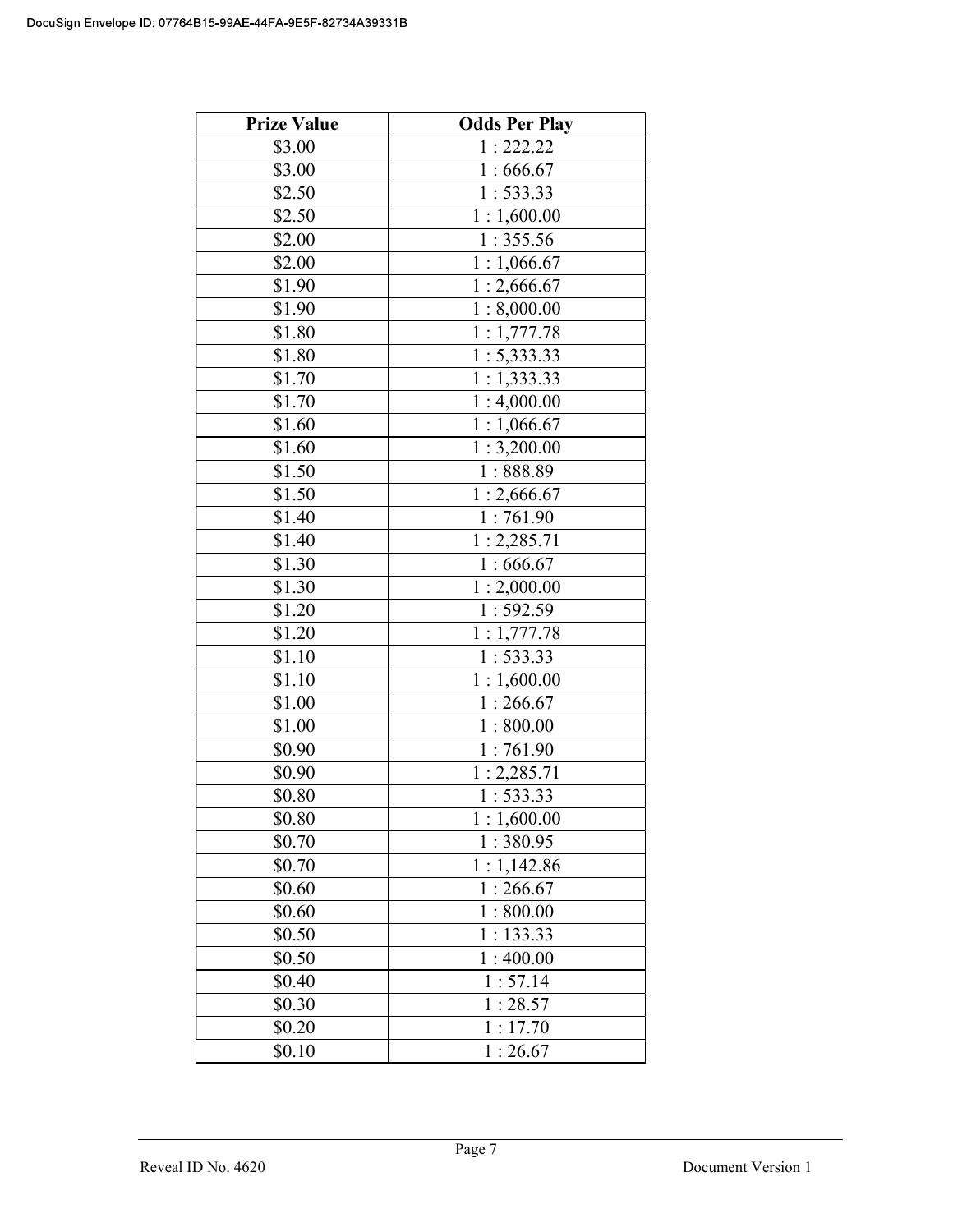| OVERALL GAME ODDS:   | 4.70   |
|----------------------|--------|
| <b>PRIZE PAYOUT:</b> | 85.00% |

### PRICE: \$0.50

| <b>Prize Value</b> | <b>Odds Per Play</b> |
|--------------------|----------------------|
| \$2,000.00         | 1:2,000,000.00       |
| \$1,000.00         | 1:1,000,000.00       |
| \$250.00           | 1:400,000.00         |
| \$125.00           | 1:133,333.33         |
| \$125.00           | 1:400,000.00         |
| \$75.00            | 1:105,263.16         |
| \$75.00            | 1: 333, 333.33       |
| \$62.50            | 1:90,909.09          |
| \$62.50            | 1:250,000.00         |
| \$50.00            | 1:8,000.00           |
| \$37.50            | 1:26,666.67          |
| \$37.50            | 1:80,000.00          |
| \$30.00            | 1:17,857.14          |
| \$30.00            | 1:52,631.58          |
| \$27.50            | 1:13,333.33          |
| \$27.50            | 1:40,000.00          |
| \$25.00            | 1:1,777.78           |
| \$25.00            | 1: 5,333.33          |
| \$20.00            | 1:3,558.72           |
| \$20.00            | 1:10,638.30          |
| \$17.50            | 1:2,666.67           |
| \$17.50            | 1:8,000.00           |
| \$15.00            | 1:1,777.78           |
| \$15.00            | 1: 5,333.33          |
| \$12.50            | 1:533.33             |
| \$12.50            | 1:1,600.00           |
| \$11.25            | 1:1,066.67           |
| \$11.25            | 1:3,200.00           |
| \$10.00            | 1:355.56             |
| \$10.00            | 1:1,066.67           |
| \$8.75             | 1:533.33             |
| \$8.75             | 1:1,600.00           |
| \$7.50             | 1:222.22             |
| \$7.50             | 1:666.67             |
| \$6.25             | 1:533.33             |
| \$6.25             | 1:1,600.00           |
| \$5.00             | 1:355.56             |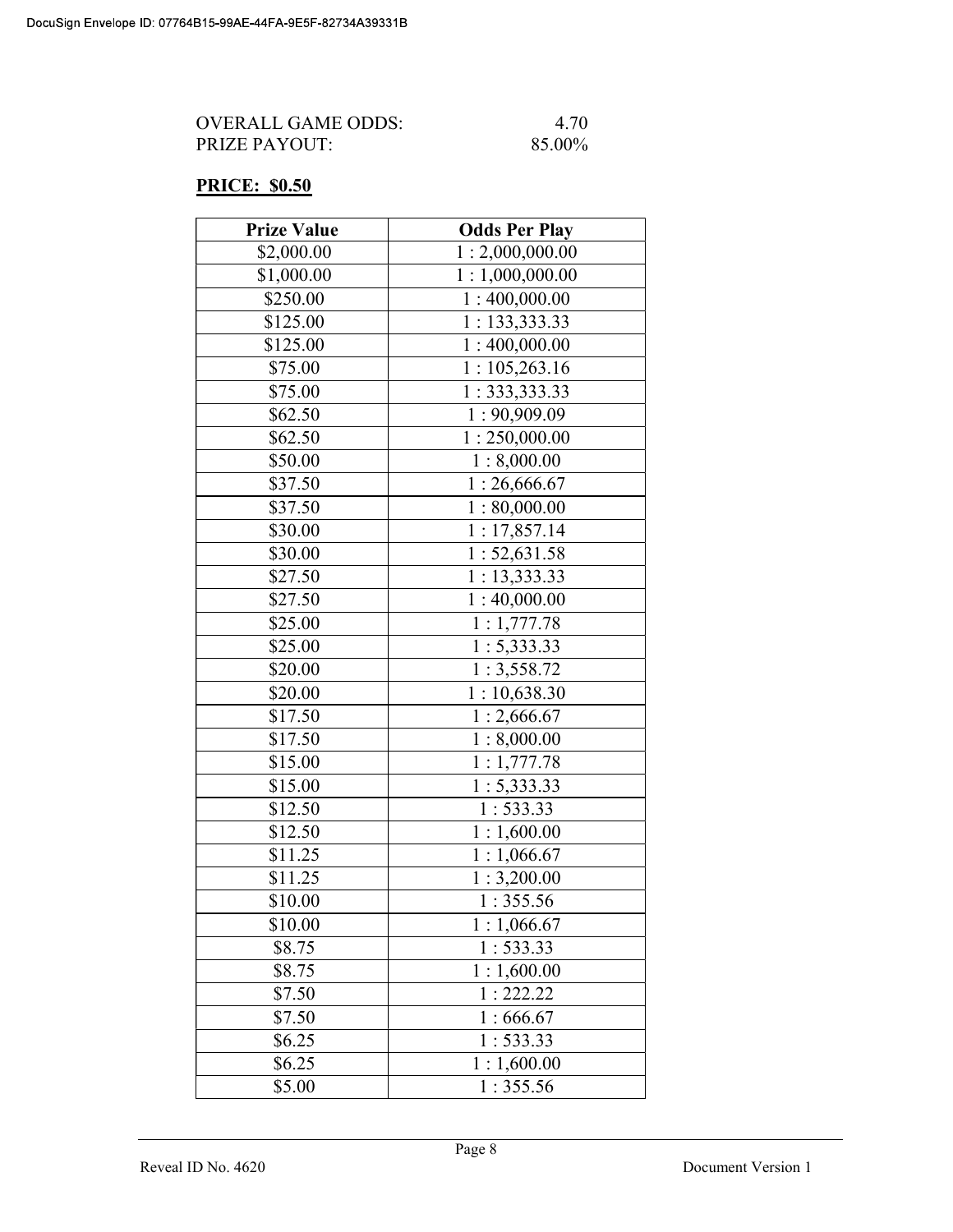| <b>Prize Value</b> | <b>Odds Per Play</b> |
|--------------------|----------------------|
| \$5.00             | 1:1,066.67           |
| \$4.75             | 1:2,666.67           |
| \$4.75             | 1:8,000.00           |
| \$4.50             | 1:1,777.78           |
| \$4.50             | 1: 5,333.33          |
| \$4.25             | 1:1,333.33           |
| \$4.25             | 1:4,000.00           |
| \$4.00             | 1:1,066.67           |
| \$4.00             | 1:3,200.00           |
| \$3.75             | 1:888.89             |
| \$3.75             | 1:2,666.67           |
| \$3.50             | 1:761.90             |
| \$3.50             | 1:2,285.71           |
| \$3.25             | 1:666.67             |
| \$3.25             | 1:2,000.00           |
| \$3.00             | 1:592.59             |
| \$3.00             | 1:1,777.78           |
| \$2.75             | 1:533.33             |
| \$2.75             | 1:1,600.00           |
| \$2.50             | 1:266.67             |
| \$2.50             | 1:800.00             |
| \$2.25             | 1:761.90             |
| \$2.25             | 1:2,285.71           |
| \$2.00             | 1:533.33             |
| \$2.00             | 1:1,600.00           |
| \$1.75             | 1:380.95             |
| \$1.75             | 1:1,142.86           |
| \$1.50             | 1:266.67             |
| \$1.50             | 1:800.00             |
| \$1.25             | 1:133.33             |
| \$1.25             | 1:400.00             |
| \$1.00             | 1:57.14              |
| \$0.75             | 1:28.57              |
| \$0.50             | 1:17.70              |
| \$0.25             | 1:26.67              |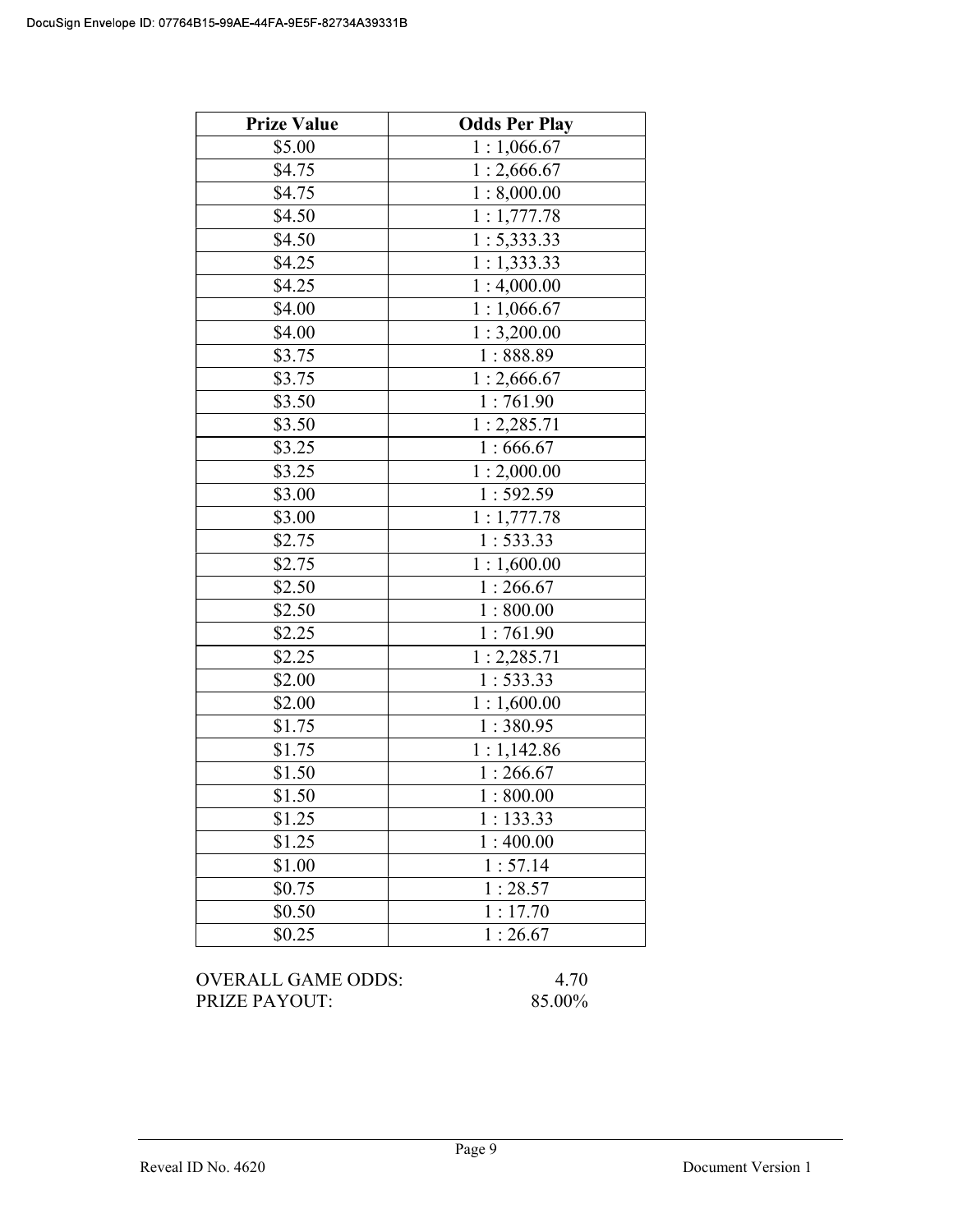## PRICE: \$1.00

| <b>Prize Value</b> | <b>Odds Per Play</b>        |
|--------------------|-----------------------------|
| \$4,000.00         | 1:2,000,000.00              |
| \$2,000.00         | 1:1,000,000.00              |
| \$500.00           | $\overline{1}$ : 400,000.00 |
| \$250.00           | 1: 133,333.33               |
| \$250.00           | 1:400,000.00                |
| \$150.00           | 1:105,263.16                |
| \$150.00           | 1: 333, 333.33              |
| \$125.00           | 1:90,909.09                 |
| \$125.00           | 1:250,000.00                |
| \$100.00           | 1:8,000.00                  |
| \$75.00            | 1:26,666.67                 |
| \$75.00            | 1:80,000.00                 |
| \$60.00            | 1:17,857.14                 |
| \$60.00            | 1:52,631.58                 |
| \$55.00            | 1: 13, 333.33               |
| \$55.00            | 1:40,000.00                 |
| \$50.00            | 1:1,777.78                  |
| \$50.00            | 1: 5,333.33                 |
| \$40.00            | 1:3,558.72                  |
| \$40.00            | 1:10,638.30                 |
| \$35.00            | 1:2,666.67                  |
| \$35.00            | 1:8,000.00                  |
| \$30.00            | 1:1,777.78                  |
| \$30.00            | 1: 5,333.33                 |
| \$25.00            | 1:533.33                    |
| \$25.00            | 1:1,600.00                  |
| \$22.50            | 1:1,066.67                  |
| \$22.50            | 1:3,200.00                  |
| \$20.00            | 1:355.56                    |
| \$20.00            | 1:1,066.67                  |
| \$17.50            | 1:533.33                    |
| \$17.50            | 1:1,600.00                  |
| \$15.00            | 1:222.22                    |
| \$15.00            | 1:666.67                    |
| \$12.50            | 1:533.33                    |
| \$12.50            | 1:1,600.00                  |
| \$10.00            | 1:355.56                    |
| \$10.00            | 1:1,066.67                  |
| \$9.50             | 1:2,666.67                  |
| \$9.50             | 1:8,000.00                  |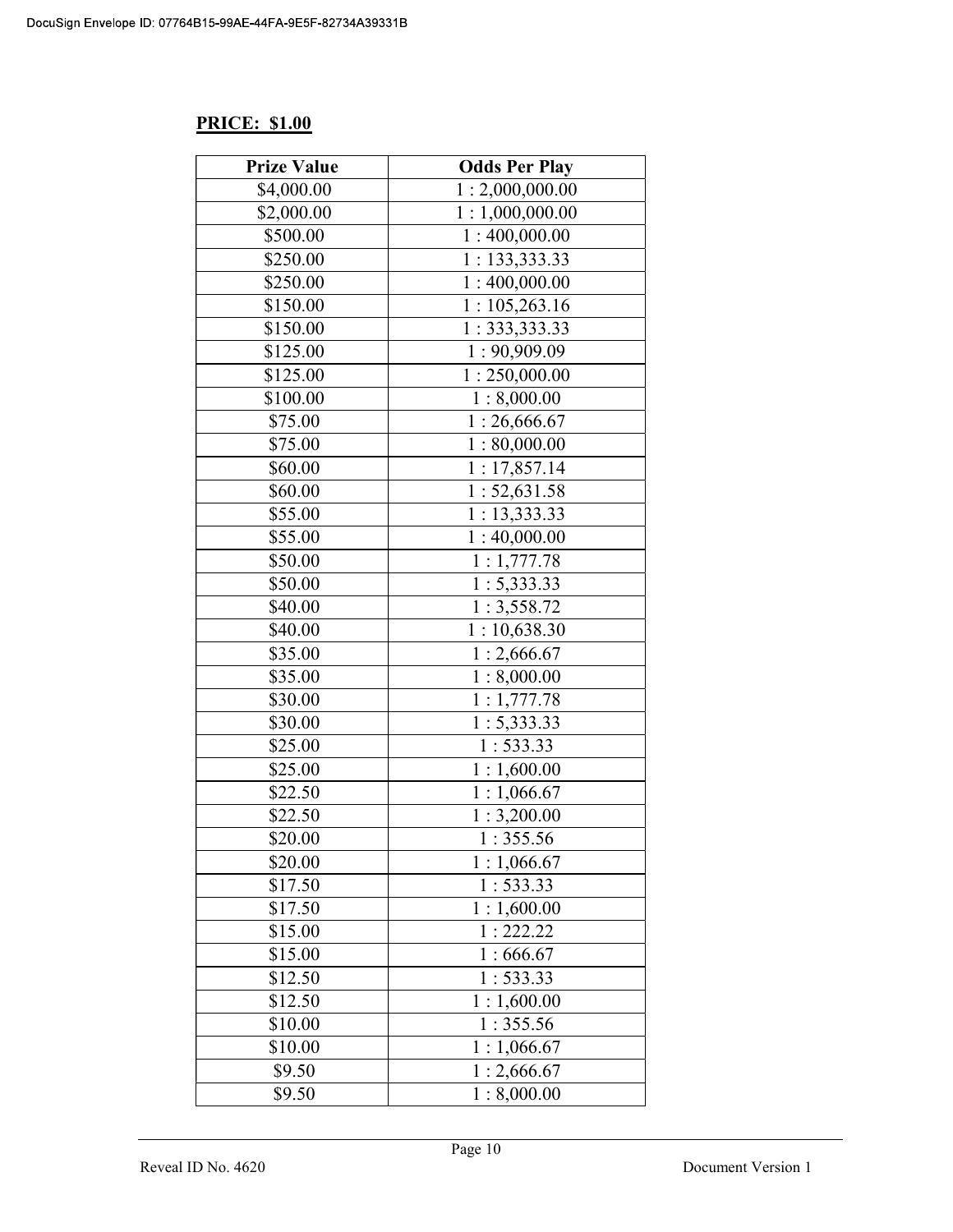| <b>Prize Value</b> | <b>Odds Per Play</b>    |
|--------------------|-------------------------|
| \$9.00             | $\overline{1:1,777.78}$ |
| \$9.00             | 1: 5,333.33             |
| \$8.50             | 1:1,333.33              |
| \$8.50             | 1:4,000.00              |
| \$8.00             | 1:1,066.67              |
| \$8.00             | 1:3,200.00              |
| \$7.50             | 1:888.89                |
| \$7.50             | 1:2,666.67              |
| \$7.00             | 1:761.90                |
| \$7.00             | 1: 2,285.71             |
| \$6.50             | 1:666.67                |
| \$6.50             | 1:2,000.00              |
| \$6.00             | 1:592.59                |
| \$6.00             | 1:1,777.78              |
| \$5.50             | 1:533.33                |
| \$5.50             | 1:1,600.00              |
| \$5.00             | 1:266.67                |
| \$5.00             | 1:800.00                |
| \$4.50             | 1:761.90                |
| \$4.50             | 1:2,285.71              |
| \$4.00             | 1:533.33                |
| \$4.00             | 1:1,600.00              |
| \$3.50             | 1:380.95                |
| \$3.50             | 1:1,142.86              |
| \$3.00             | 1:266.67                |
| \$3.00             | 1:800.00                |
| \$2.50             | 1:133.33                |
| \$2.50             | 1:400.00                |
| \$2.00             | 1:57.14                 |
| \$1.50             | 1:28.57                 |
| \$1.00             | 1:17.70                 |
| \$0.50             | 1:26.67                 |

## PRICE: \$2.00

| <b>Prize Value</b> | <b>Odds Per Play</b> |
|--------------------|----------------------|
| \$8,000.00         | 1:2,000,000.00       |
| \$4,000.00         | 1:1,000,000.00       |
| \$1,000.00         | 1:400,000.00         |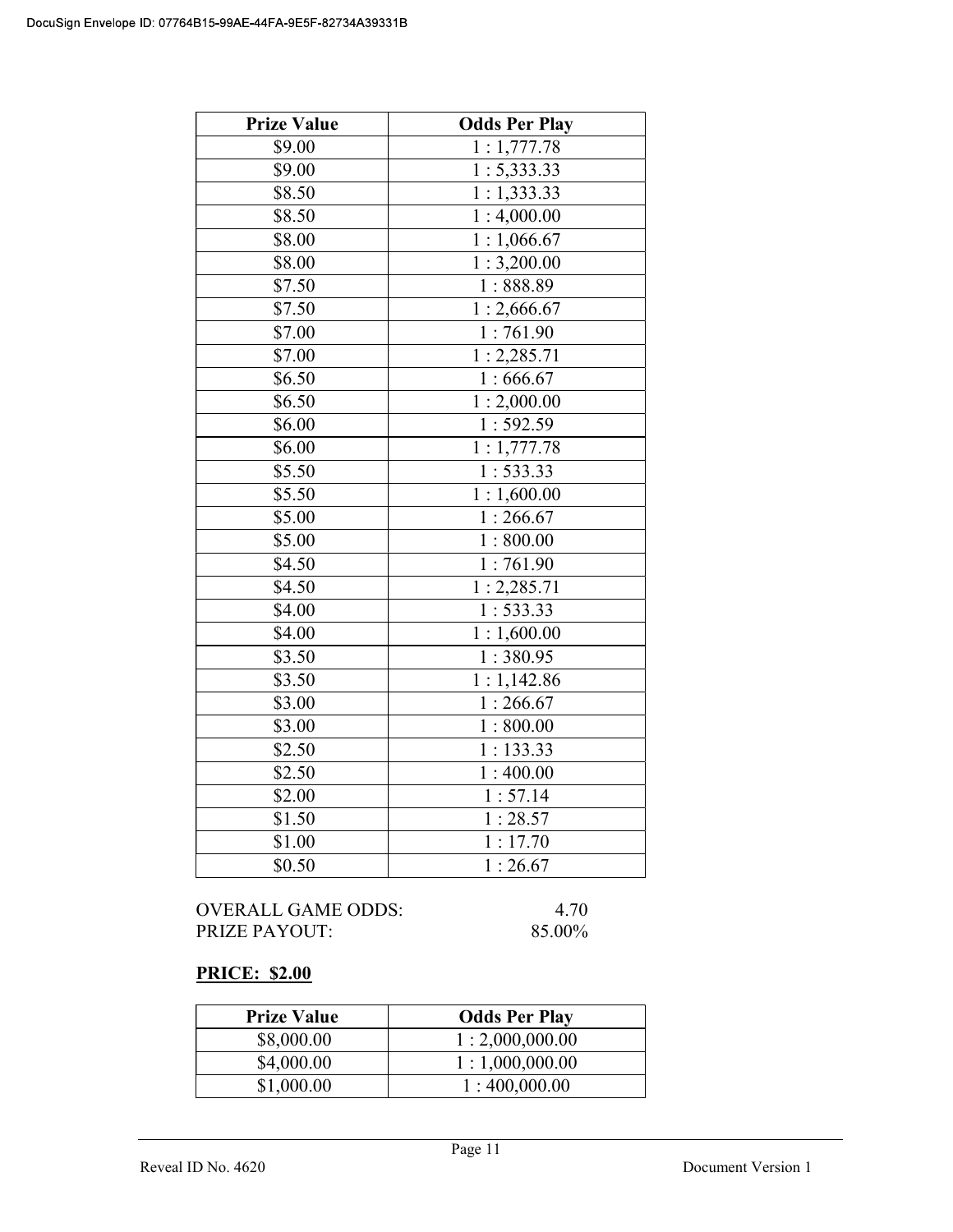| <b>Prize Value</b> | <b>Odds Per Play</b>      |
|--------------------|---------------------------|
| \$500.00           | 1: 133,333.33             |
| \$500.00           | 1:400,000.00              |
| \$300.00           | 1:105,263.16              |
| \$300.00           | 1: 333, 333.33            |
| \$250.00           | 1:90,909.09               |
| \$250.00           | 1:250,000.00              |
| \$200.00           | 1:8,000.00                |
| \$150.00           | 1:26,666.67               |
| \$150.00           | 1:80,000.00               |
| \$120.00           | 1:17,857.14               |
| \$120.00           | 1: 52, 631.58             |
| \$110.00           | 1:13,333.33               |
| \$110.00           | 1:40,000.00               |
| \$100.00           | 1:1,777.78                |
| \$100.00           | 1: 5,333.33               |
| \$80.00            | $\overline{1}$ : 3,558.72 |
| \$80.00            | 1:10,638.30               |
| \$70.00            | 1:2,666.67                |
| \$70.00            | 1:8,000.00                |
| \$60.00            | 1:1,777.78                |
| \$60.00            | 1: 5,333.33               |
| \$50.00            | 1:533.33                  |
| \$50.00            | 1:1,600.00                |
| \$45.00            | 1:1,066.67                |
| \$45.00            | 1:3,200.00                |
| \$40.00            | 1:355.56                  |
| \$40.00            | 1:1,066.67                |
| \$35.00            | 1:533.33                  |
| \$35.00            | 1:1,600.00                |
| \$30.00            | 1:222.22                  |
| \$30.00            | 1:666.67                  |
| \$25.00            | 1:533.33                  |
| \$25.00            | 1:1,600.00                |
| \$20.00            | 1:355.56                  |
| \$20.00            | 1:1,066.67                |
| \$19.00            | 1:2,666.67                |
| \$19.00            | 1:8,000.00                |
| \$18.00            | 1:1,777.78                |
| \$18.00            | 1: 5,333.33               |
| \$17.00            | 1:1,333.33                |
| \$17.00            | 1:4,000.00                |
| \$16.00            | 1:1,066.67                |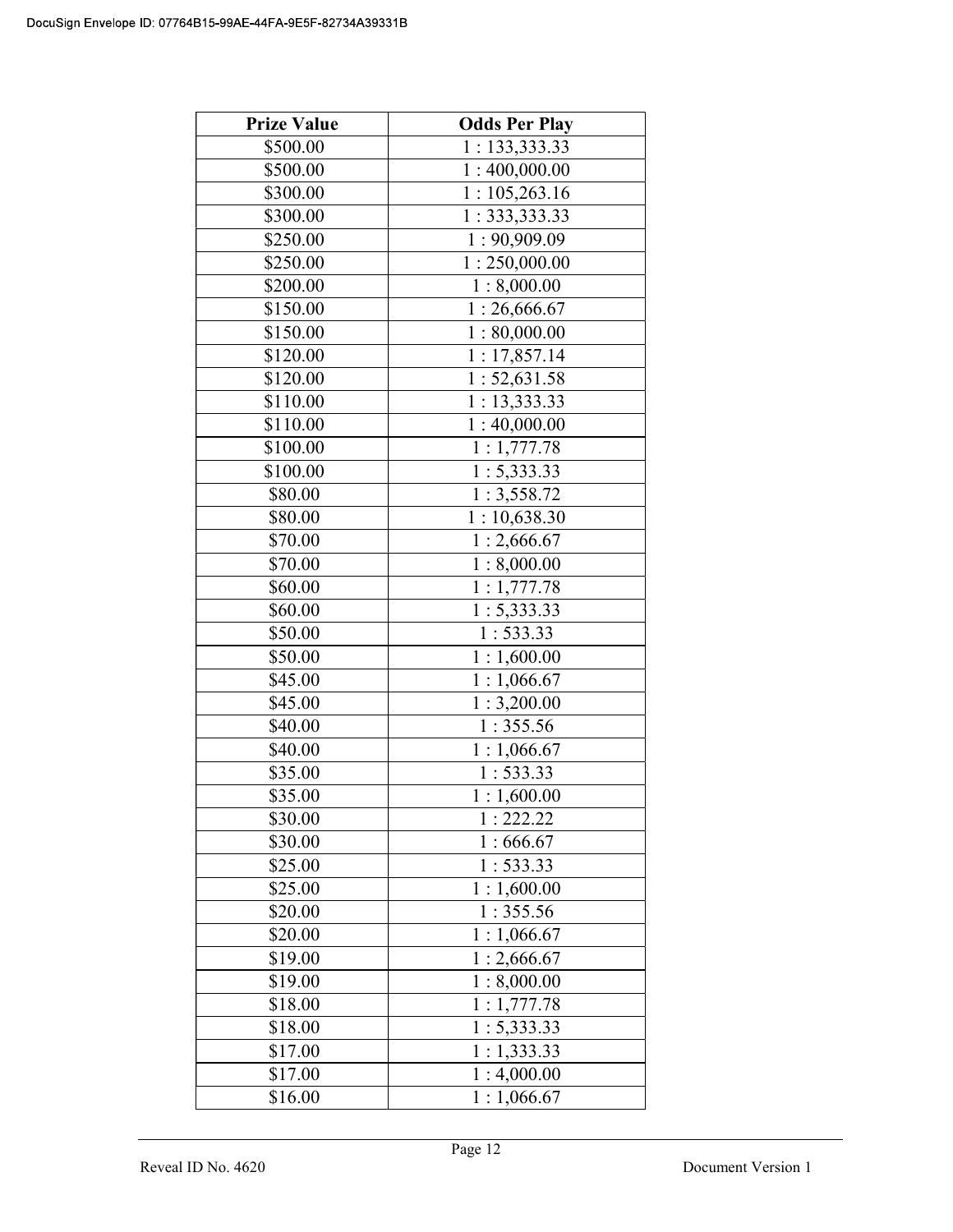| <b>Prize Value</b>  | <b>Odds Per Play</b> |
|---------------------|----------------------|
| \$16.00             | 1:3,200.00           |
| \$15.00             | 1:888.89             |
| \$15.00             | 1:2,666.67           |
| $\overline{$}14.00$ | 1:761.90             |
| \$14.00             | 1:2,285.71           |
| \$13.00             | 1:666.67             |
| \$13.00             | 1:2,000.00           |
| \$12.00             | 1:592.59             |
| \$12.00             | 1:1,777.78           |
| \$11.00             | 1:533.33             |
| \$11.00             | 1:1,600.00           |
| \$10.00             | 1:266.67             |
| \$10.00             | 1:800.00             |
| \$9.00              | 1:761.90             |
| \$9.00              | 1:2,285.71           |
| \$8.00              | 1:533.33             |
| \$8.00              | 1:1,600.00           |
| \$7.00              | 1:380.95             |
| \$7.00              | 1:1,142.86           |
| \$6.00              | 1:266.67             |
| \$6.00              | 1:800.00             |
| \$5.00              | 1:133.33             |
| \$5.00              | 1:400.00             |
| \$4.00              | 1:57.14              |
| \$3.00              | 1:28.57              |
| \$2.00              | 1:17.70              |
| \$1.00              | 1:26.67              |

| OVERALL GAME ODDS: | 4.70   |
|--------------------|--------|
| PRIZE PAYOUT:      | 85.00% |

## PRICE: \$3.00

| <b>Prize Value</b> | <b>Odds Per Play</b>      |
|--------------------|---------------------------|
| \$12,000.00        | 1:2,000,000.00            |
| \$6,000.00         | 1:1,000,000.00            |
| \$1,500.00         | 1:400,000.00              |
| \$750.00           | 1: 133,333.33             |
| \$750.00           | 1:400,000.00              |
| \$450.00           | 1:105,263.16              |
| \$450.00           | $1:333,333.\overline{33}$ |
| \$375.00           | 1:90,909.09               |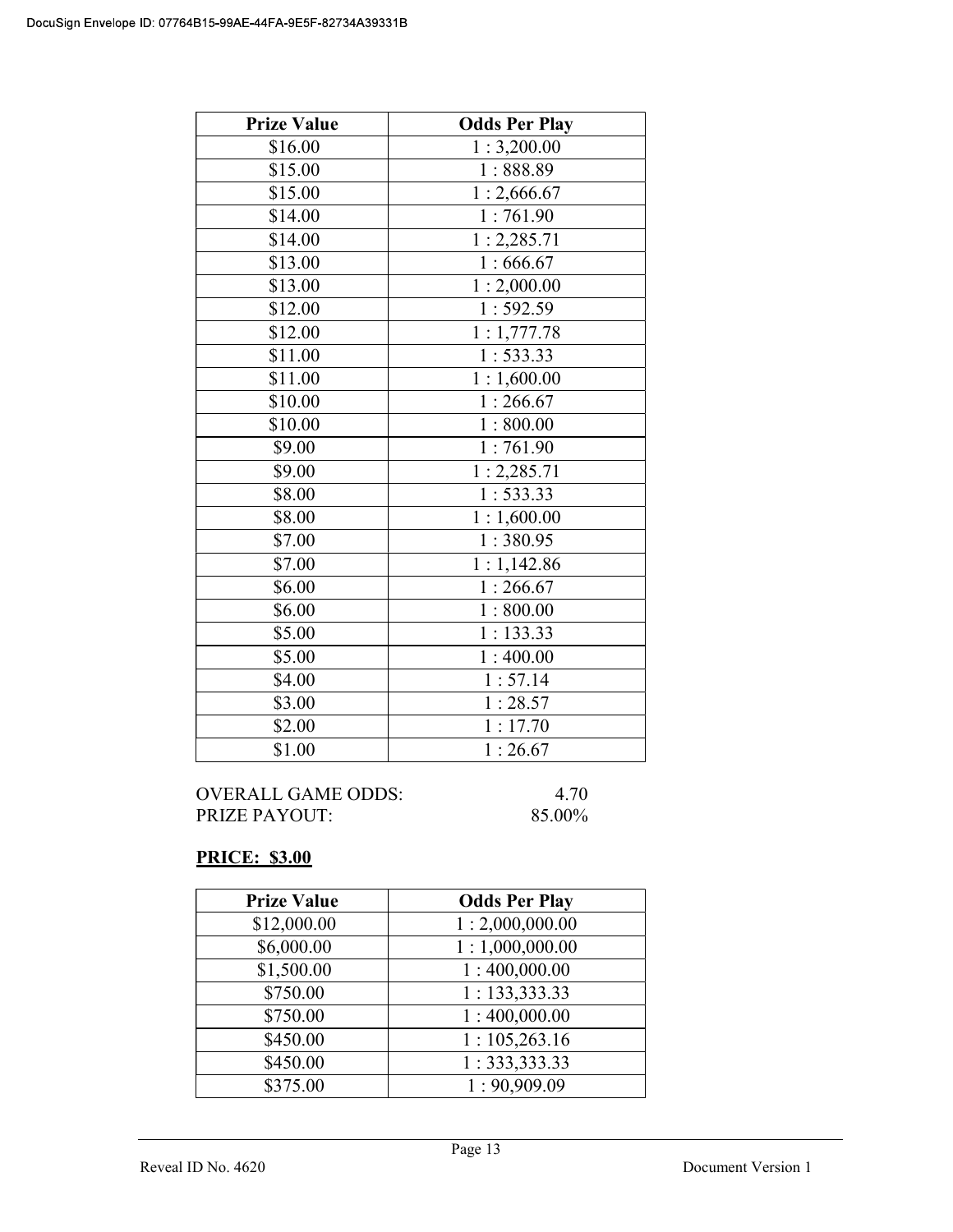| <b>Prize Value</b> | <b>Odds Per Play</b>      |
|--------------------|---------------------------|
| \$375.00           | 1:250,000.00              |
| \$300.00           | 1:8,000.00                |
| \$225.00           | 1:26,666.67               |
| \$225.00           | 1:80,000.00               |
| \$180.00           | 1:17,857.14               |
| \$180.00           | 1: 52, 631.58             |
| \$165.00           | 1: 13,333.33              |
| \$165.00           | 1:40,000.00               |
| \$150.00           | 1:1,777.78                |
| \$150.00           | 1: 5,333.33               |
| \$120.00           | 1:3,558.72                |
| \$120.00           | 1:10,638.30               |
| \$105.00           | 1:2,666.67                |
| \$105.00           | 1:8,000.00                |
| \$90.00            | 1:1,777.78                |
| \$90.00            | $\overline{1}$ : 5,333.33 |
| \$75.00            | 1:533.33                  |
| \$75.00            | 1:1,600.00                |
| \$67.50            | 1:1,066.67                |
| \$67.50            | 1:3,200.00                |
| \$60.00            | 1:355.56                  |
| \$60.00            | 1:1,066.67                |
| \$52.50            | 1:533.33                  |
| \$52.50            | 1:1,600.00                |
| \$45.00            | 1:222.22                  |
| \$45.00            | 1:666.67                  |
| \$37.50            | 1:533.33                  |
| \$37.50            | 1:1,600.00                |
| \$30.00            | 1:355.56                  |
| \$30.00            | 1:1,066.67                |
| \$28.50            | 1:2,666.67                |
| \$28.50            | 1:8,000.00                |
| \$27.00            | 1:1,777.78                |
| \$27.00            | 1: 5,333.33               |
| \$25.50            | 1:1,333.33                |
| \$25.50            | 1:4,000.00                |
| \$24.00            | 1:1,066.67                |
| \$24.00            | 1:3,200.00                |
| \$22.50            | 1:888.89                  |
| \$22.50            | 1:2,666.67                |
| \$21.00            | 1:761.90                  |
| \$21.00            | 1:2,285.71                |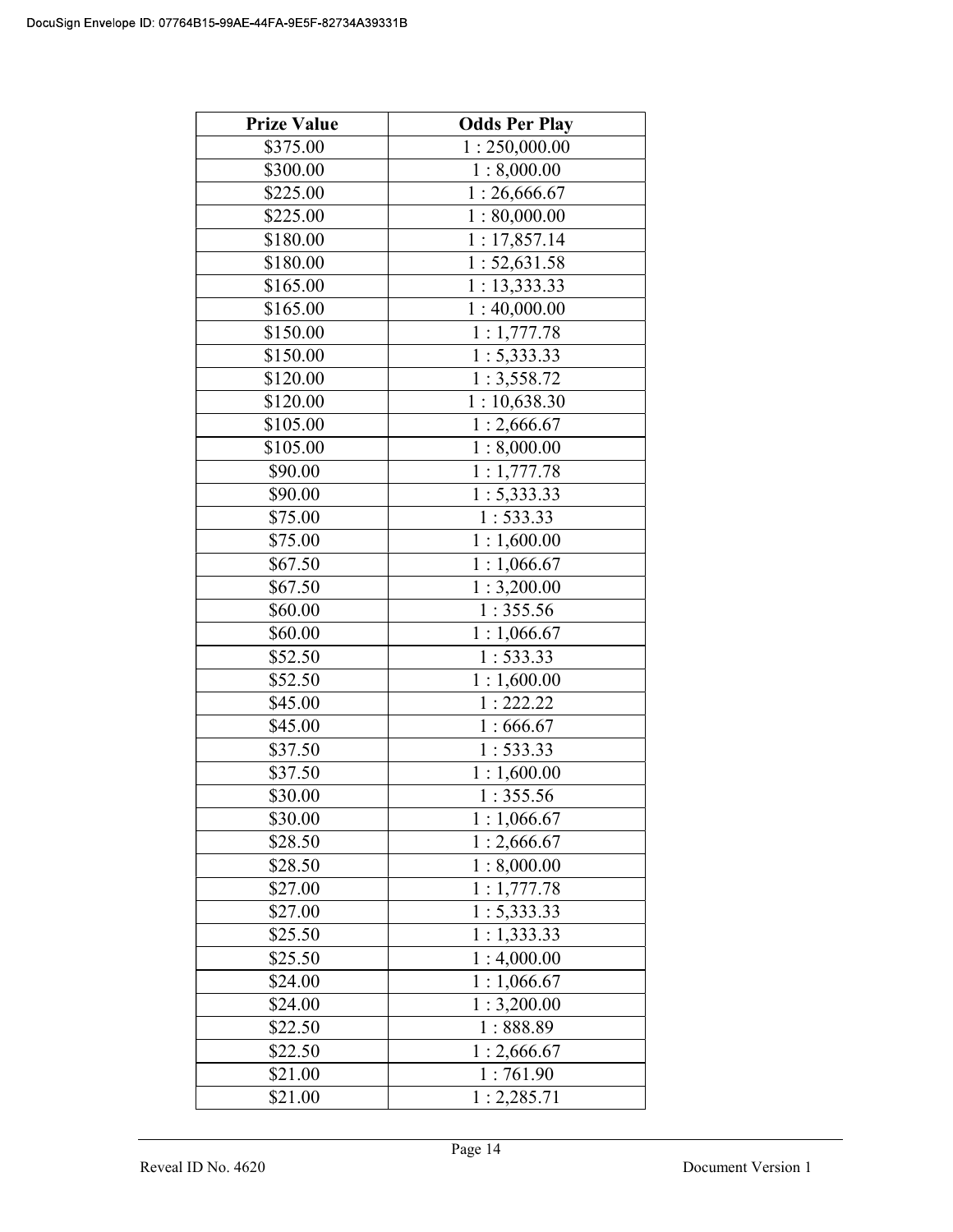| <b>Prize Value</b> | <b>Odds Per Play</b> |
|--------------------|----------------------|
| \$19.50            | 1:666.67             |
| \$19.50            | 1:2,000.00           |
| \$18.00            | 1:592.59             |
| \$18.00            | 1:1,777.78           |
| \$16.50            | 1:533.33             |
| \$16.50            | 1:1,600.00           |
| \$15.00            | 1:266.67             |
| \$15.00            | 1:800.00             |
| \$13.50            | 1:761.90             |
| \$13.50            | 1:2,285.71           |
| \$12.00            | 1:533.33             |
| \$12.00            | 1:1,600.00           |
| \$10.50            | 1:380.95             |
| \$10.50            | 1:1,142.86           |
| \$9.00             | 1:266.67             |
| \$9.00             | 1:800.00             |
| \$7.50             | 1:133.33             |
| \$7.50             | 1:400.00             |
| \$6.00             | 1:57.14              |
| \$4.50             | 1:28.57              |
| \$3.00             | 1:17.70              |
| \$1.50             | 1:26.67              |

OVERALL GAME ODDS: 4.70 PRIZE PAYOUT: 85.00%

## PRICE: \$5.00

| <b>Prize Value</b> | <b>Odds Per Play</b> |
|--------------------|----------------------|
| 20,000.00<br>\$    | 1:2,000,000.00       |
| 10,000.00<br>\$    | 1:1,000,000.00       |
| \$<br>2,500.00     | 1:400,000.00         |
| \$<br>1,250.00     | 1: 133,333.33        |
| \$<br>1,250.00     | 1:400,000.00         |
| \$<br>750.00       | 1:105,263.16         |
| \$<br>750.00       | 1: 333, 333.33       |
| \$<br>625.00       | 1:90,909.09          |
| \$<br>625.00       | 1:250,000.00         |
| \$<br>500.00       | 1:8,000.00           |
| \$<br>375.00       | 1:26,666.67          |
| \$<br>375.00       | 1:80,000.00          |
| \$<br>300.00       | 1:17,857.14          |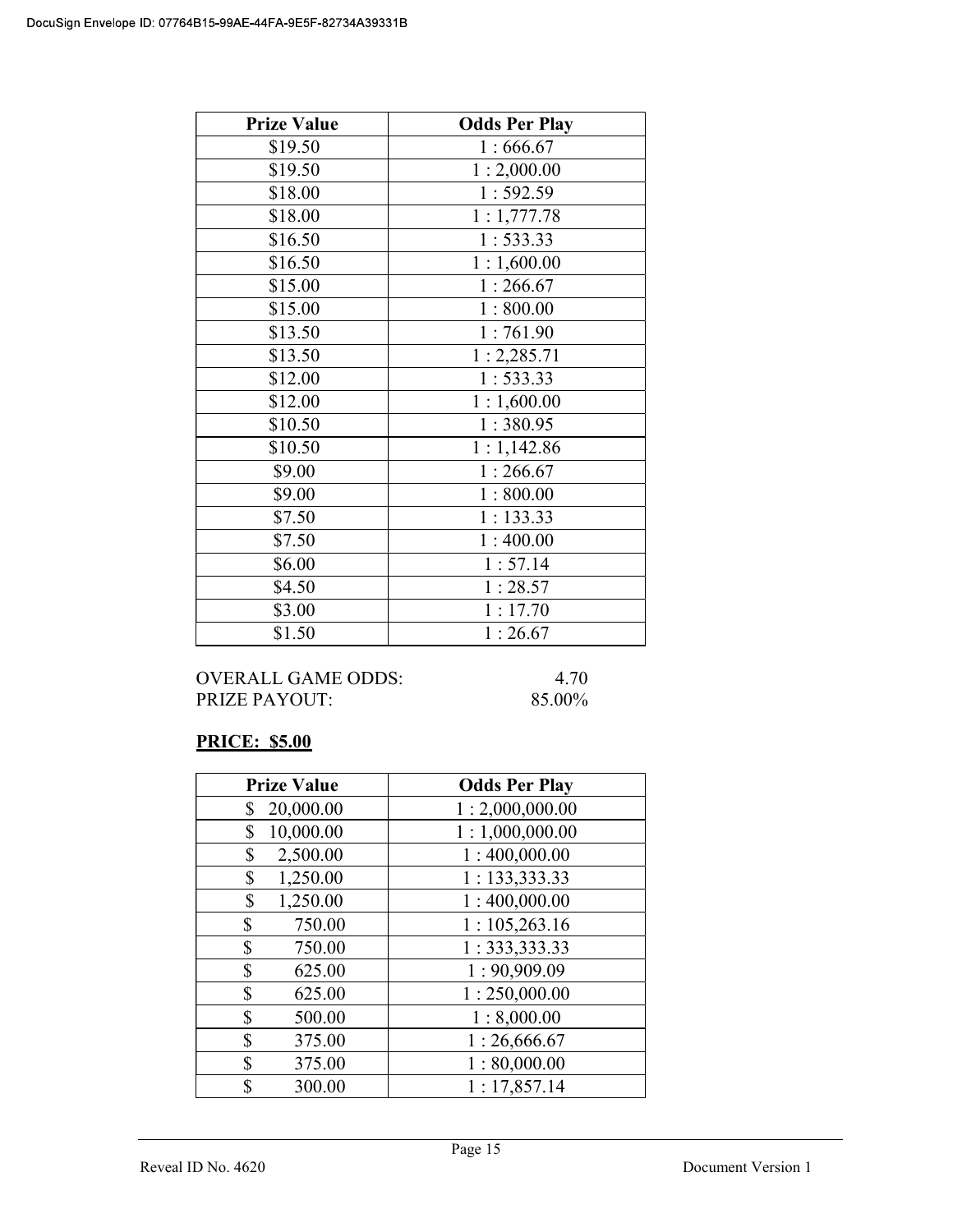| <b>Prize Value</b>               | <b>Odds Per Play</b> |
|----------------------------------|----------------------|
| \$<br>300.00                     | 1:52,631.58          |
| \$<br>275.00                     | 1:13,333.33          |
| \$<br>275.00                     | 1:40,000.00          |
| \$<br>250.00                     | 1:1,777.78           |
| $\overline{\$}$<br>250.00        | 1: 5,333.33          |
| \$<br>200.00                     | 1:3,558.72           |
| \$<br>200.00                     | 1:10,638.30          |
| \$<br>175.00                     | 1:2,666.67           |
| \$<br>175.00                     | 1:8,000.00           |
| \$<br>150.00                     | 1:1,777.78           |
| $\overline{\$}$<br>150.00        | 1: 5,333.33          |
| $\overline{\$}$<br>125.00        | 1: 533.33            |
| \$<br>125.00                     | 1:1,600.00           |
| \$<br>112.50                     | 1:1,066.67           |
| \$<br>112.50                     | 1:3,200.00           |
| \$<br>100.00                     | 1:355.56             |
| \$<br>100.00                     | 1:1,066.67           |
| \$<br>87.50                      | 1: 533.33            |
| \$<br>87.50                      | 1:1,600.00           |
| \$<br>75.00                      | 1:222.22             |
| \$<br>75.00                      | 1:666.67             |
| \$<br>62.50                      | 1: 533.33            |
| \$<br>62.50                      | 1:1,600.00           |
| \$<br>50.00                      | 1:355.56             |
| \$<br>50.00                      | 1:1,066.67           |
| \$<br>47.50                      | 1:2,666.67           |
| \$<br>47.50                      | 1:8,000.00           |
| \$<br>45.00                      | 1:1,777.78           |
| \$<br>45.00                      | 1: 5.333.33          |
| \$<br>42.50                      | 1:1,333.33           |
| \$<br>42.50                      | 1:4,000.00           |
| $\overline{\mathbb{S}}$<br>40.00 | 1:1,066.67           |
| $rac{1}{s}$<br>40.00             | 1:3,200.00           |
| 37.50                            | 1:888.89             |
| \$<br>37.50                      | 1:2,666.67           |
| \$<br>35.00                      | 1:761.90             |
| \$<br>35.00                      | 1:2,285.71           |
| \$<br>32.50                      | 1:666.67             |
| \$<br>32.50                      | 1:2,000.00           |
| \$<br>30.00                      | 1:592.59             |
| \$<br>30.00                      | 1:1,777.78           |
| \$<br>27.50                      | 1: 533.33            |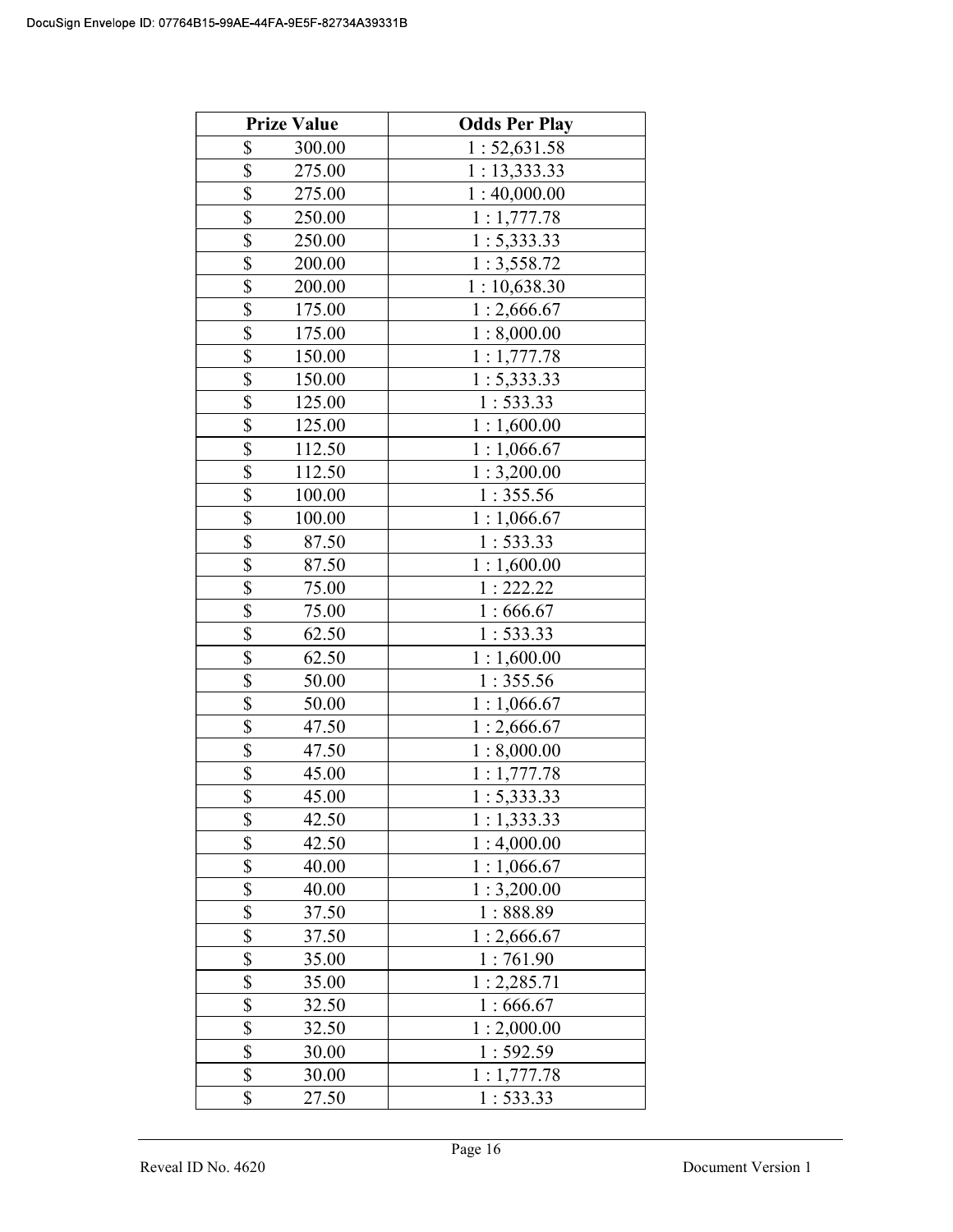| <b>Prize Value</b> | <b>Odds Per Play</b> |
|--------------------|----------------------|
| \$<br>27.50        | 1:1,600.00           |
| \$<br>25.00        | 1:266.67             |
| \$<br>25.00        | 1:800.00             |
| \$<br>22.50        | 1:761.90             |
| \$<br>22.50        | 1:2,285.71           |
| \$<br>20.00        | 1:533.33             |
| \$<br>20.00        | 1:1,600.00           |
| \$<br>17.50        | 1:380.95             |
| \$<br>17.50        | 1:1,142.86           |
| \$<br>15.00        | 1:266.67             |
| \$<br>15.00        | 1:800.00             |
| \$<br>12.50        | 1:133.33             |
| \$<br>12.50        | 1:400.00             |
| \$<br>10.00        | 1:57.14              |
| \$<br>7.50         | 1:28.57              |
| \$<br>5.00         | 1:17.70              |
| \$<br>2.50         | 1:26.67              |

### PRICE: \$10.00

| <b>Prize Value</b> | <b>Odds Per Play</b> |
|--------------------|----------------------|
| \$40,000.00        | 1:2,000,000.00       |
| \$20,000.00        | 1:1,000,000.00       |
| \$5,000.00         | 1:400,000.00         |
| \$2,500.00         | 1: 133,333.33        |
| \$2,500.00         | 1:400,000.00         |
| \$1,500.00         | 1:105,263.16         |
| \$1,500.00         | 1: 333, 333.33       |
| \$1,250.00         | 1:90,909.09          |
| \$1,250.00         | 1:250,000.00         |
| \$1,000.00         | 1:8,000.00           |
| \$750.00           | 1:26,666.67          |
| \$750.00           | 1:80,000.00          |
| \$600.00           | 1:17,857.14          |
| \$600.00           | 1:52,631.58          |
| \$550.00           | 1: 13,333.33         |
| \$550.00           | 1:40,000.00          |
| \$500.00           | 1:1,777.78           |
| \$500.00           | 1: 5,333.33          |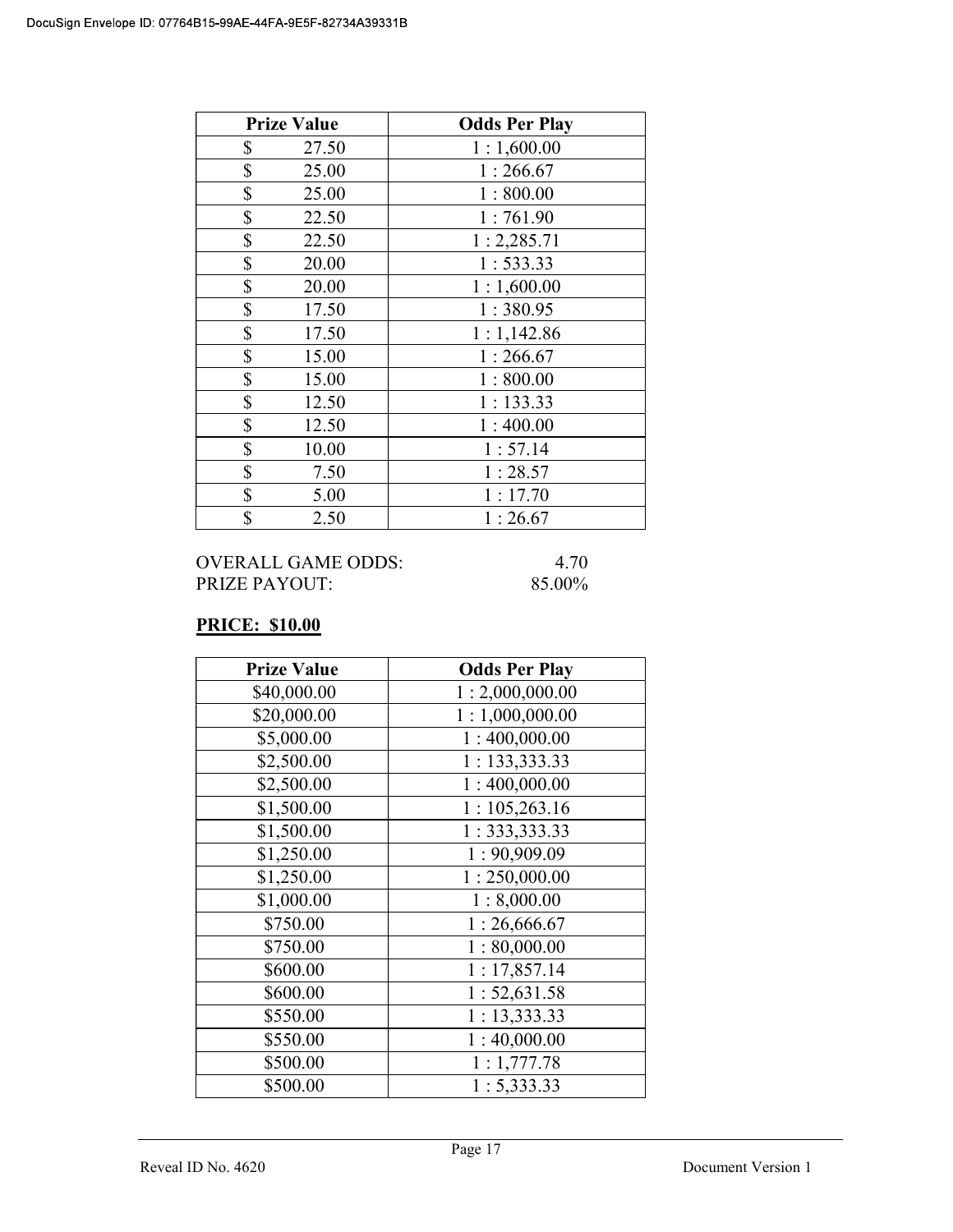| <b>Prize Value</b> | <b>Odds Per Play</b> |
|--------------------|----------------------|
| \$400.00           | 1:3,558.72           |
| \$400.00           | 1:10,638.30          |
| \$350.00           | 1:2,666.67           |
| \$350.00           | 1:8,000.00           |
| \$300.00           | 1:1,777.78           |
| \$300.00           | 1: 5,333.33          |
| \$250.00           | 1:533.33             |
| \$250.00           | 1:1,600.00           |
| \$225.00           | 1:1,066.67           |
| \$225.00           | 1:3,200.00           |
| \$200.00           | 1:355.56             |
| \$200.00           | 1:1,066.67           |
| \$175.00           | 1:533.33             |
| \$175.00           | 1:1,600.00           |
| \$150.00           | 1:222.22             |
| \$150.00           | 1:666.67             |
| \$125.00           | 1:533.33             |
| \$125.00           | 1:1,600.00           |
| \$100.00           | 1:355.56             |
| \$100.00           | 1:1,066.67           |
| \$95.00            | 1:2,666.67           |
| \$95.00            | 1:8,000.00           |
| \$90.00            | 1:1,777.78           |
| \$90.00            | 1: 5,333.33          |
| \$85.00            | 1:1,333.33           |
| \$85.00            | 1:4,000.00           |
| \$80.00            | 1:1,066.67           |
| \$80.00            | 1:3,200.00           |
| \$75.00            | 1:888.89             |
| \$75.00            | 1:2,666.67           |
| \$70.00            | 1:761.90             |
| \$70.00            | 1:2,285.71           |
| \$65.00            | 1:666.67             |
| \$65.00            | 1:2,000.00           |
| \$60.00            | 1:592.59             |
| \$60.00            | 1:1,777.78           |
| \$55.00            | 1:533.33             |
| \$55.00            | 1:1,600.00           |
| \$50.00            | 1:266.67             |
| \$50.00            | 1:800.00             |
| \$45.00            | 1:761.90             |
| \$45.00            | 1:2,285.71           |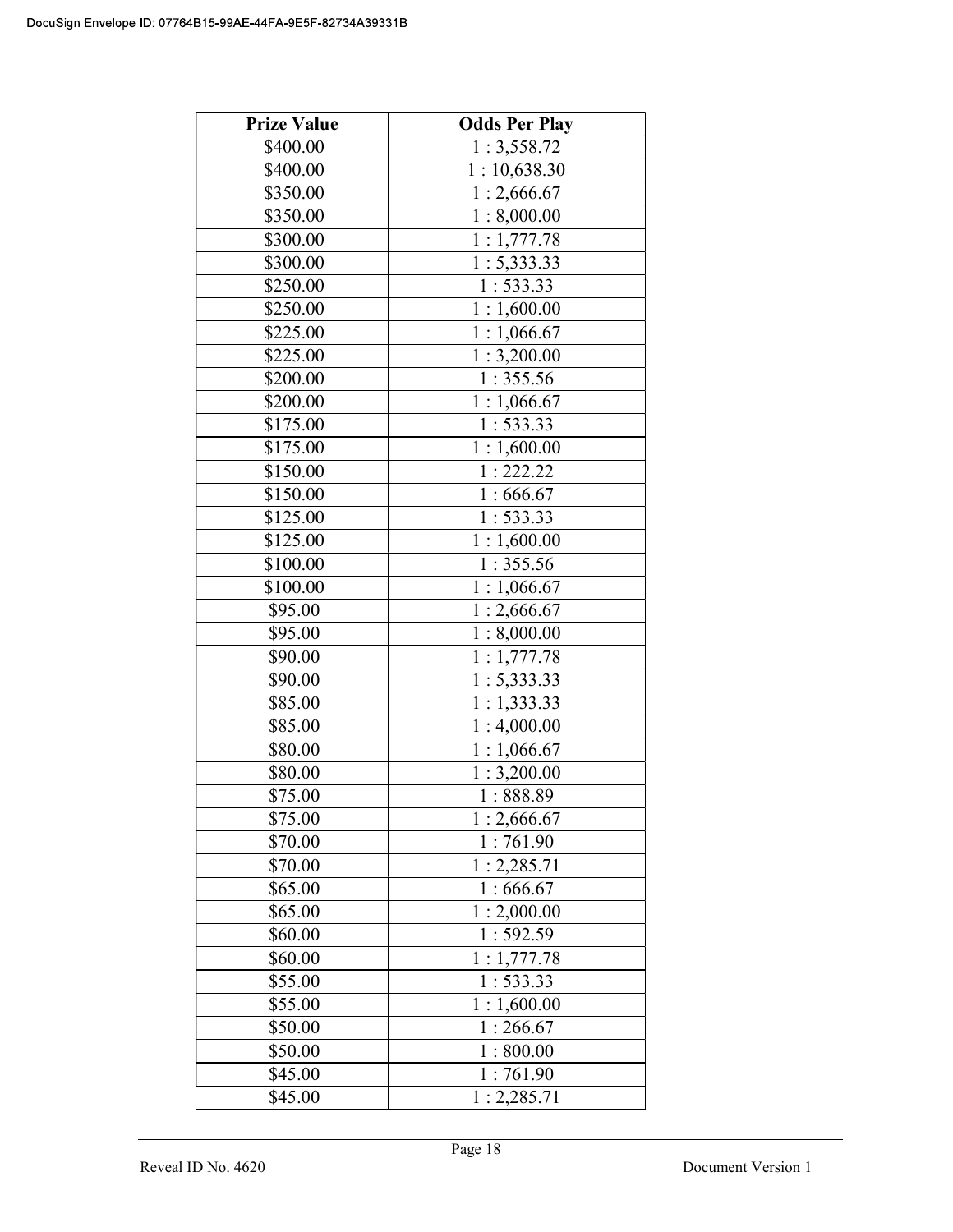| <b>Prize Value</b> | <b>Odds Per Play</b> |
|--------------------|----------------------|
| \$40.00            | 1:533.33             |
| \$40.00            | 1:1,600.00           |
| \$35.00            | 1:380.95             |
| \$35.00            | 1:1,142.86           |
| \$30.00            | 1:266.67             |
| \$30.00            | 1:800.00             |
| \$25.00            | 1:133.33             |
| \$25.00            | 1:400.00             |
| \$20.00            | 1:57.14              |
| \$15.00            | 1:28.57              |
| \$10.00            | 1:17.70              |
| \$5.00             | 1:26.67              |

### PRICE: \$20.00

| <b>Prize Value</b>          | <b>Odds Per Play</b> |
|-----------------------------|----------------------|
| \$<br>80,000.00             | 1:2,000,000.00       |
| \$<br>40,000.00             | 1:1,000,000.00       |
| \$<br>10,000.00             | 1:400,000.00         |
| \$<br>5,000.00              | 1: 133,333.33        |
| \$<br>5,000.00              | 1:400,000.00         |
| \$<br>3,000.00              | 1:105,263.16         |
| \$<br>3,000.00              | 1: 333, 333.33       |
| \$<br>2,500.00              | 1:90,909.09          |
| $\overline{\$}$<br>2,500.00 | 1:250,000.00         |
| \$<br>2,000.00              | 1:8,000.00           |
| \$<br>1,500.00              | 1:26,666.67          |
| \$<br>1,500.00              | 1:80,000.00          |
| \$<br>1,200.00              | 1:17,857.14          |
| \$<br>1,200.00              | 1:52,631.58          |
| \$<br>1,100.00              | 1:13,333.33          |
| \$<br>1,100.00              | 1:40,000.00          |
| \$<br>1,000.00              | 1:1,777.78           |
| \$<br>1,000.00              | 1: 5,333.33          |
| \$<br>800.00                | 1:3,558.72           |
| \$<br>800.00                | 1:10,638.30          |
| \$<br>700.00                | 1:2,666.67           |
| \$<br>700.00                | 1:8,000.00           |
| \$<br>600.00                | 1:1,777.78           |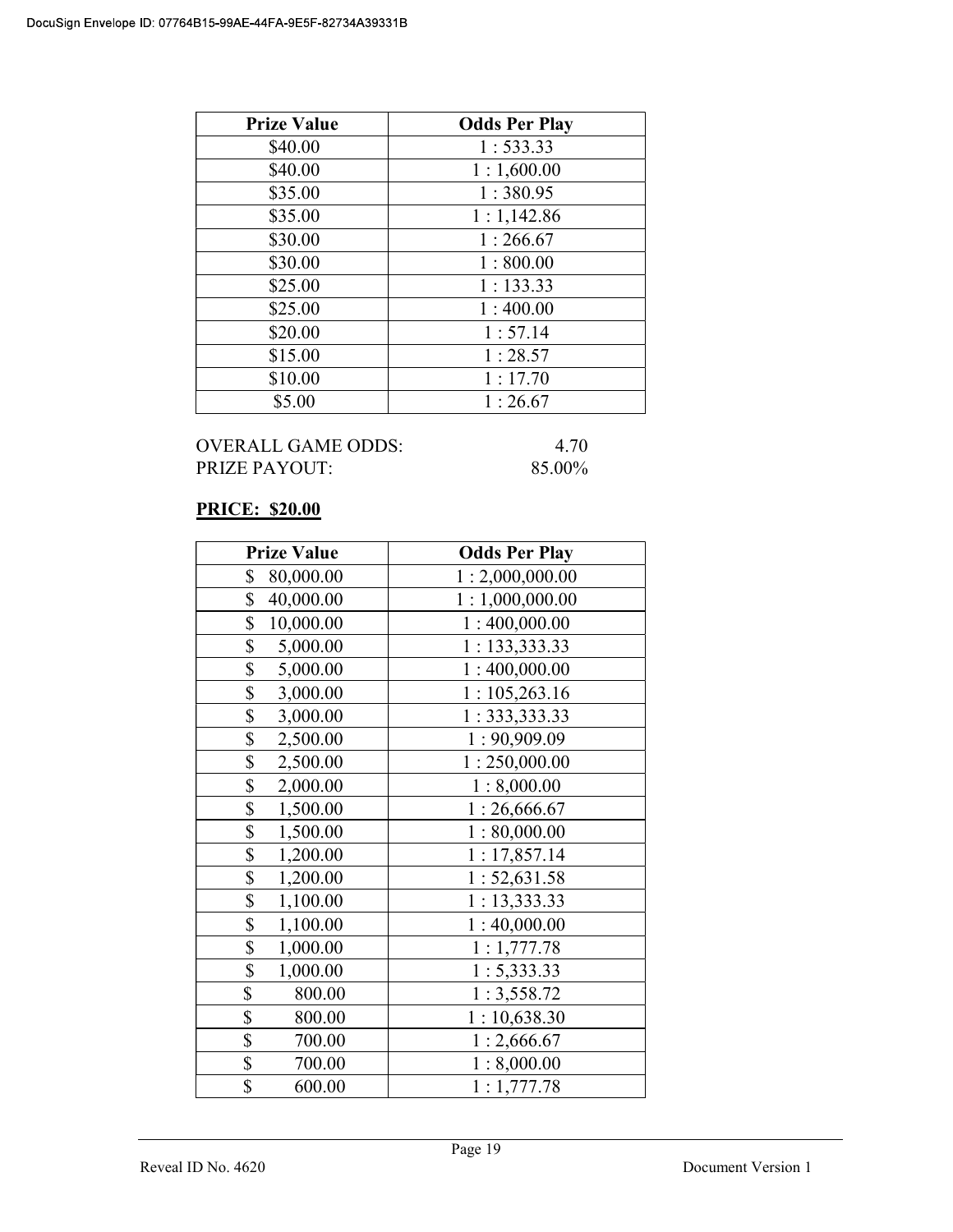|                         | <b>Prize Value</b> | <b>Odds Per Play</b> |
|-------------------------|--------------------|----------------------|
| \$                      | 600.00             | 1: 5,333.33          |
| \$                      | 500.00             | 1: 533.33            |
| $\overline{\$}$         | 500.00             | 1:1,600.00           |
| \$                      | 450.00             | 1:1,066.67           |
| $\overline{\$}$         | 450.00             | 1:3,200.00           |
| \$                      | 400.00             | 1:355.56             |
| \$                      | 400.00             | 1:1,066.67           |
| \$                      | 350.00             | 1:533.33             |
| \$                      | 350.00             | 1:1,600.00           |
| $\overline{\$}$         | 300.00             | 1:222.22             |
| \$                      | 300.00             | 1:666.67             |
| $\overline{\$}$         | 250.00             | 1:533.33             |
| \$                      | 250.00             | 1:1,600.00           |
| \$                      | 200.00             | 1:355.56             |
| \$                      | 200.00             | 1:1,066.67           |
| \$                      | 190.00             | 1:2,666.67           |
| \$                      | 190.00             | 1:8,000.00           |
| \$                      | 180.00             | 1:1,777.78           |
| \$                      | 180.00             | 1: 5,333.33          |
| \$                      | 170.00             | 1:1,333.33           |
| \$                      | 170.00             | 1:4,000.00           |
| \$                      | 160.00             | 1:1,066.67           |
| \$                      | 160.00             | 1:3,200.00           |
| \$                      | 150.00             | 1:888.89             |
| \$                      | 150.00             | 1:2,666.67           |
| \$                      | 140.00             | 1:761.90             |
| \$                      | 140.00             | 1:2,285.71           |
| \$                      | 130.00             | 1:666.67             |
| \$                      | 130.00             | 1:2,000.00           |
| \$                      | 120.00             | 1:592.59             |
| \$                      | 120.00             | 1:1,777.78           |
| $\overline{\mathbb{S}}$ | 110.00             | 1: 533.33            |
| \$                      | 110.00             | 1:1,600.00           |
| $\overline{\$}$         | 100.00             | 1:266.67             |
| \$                      | 100.00             | 1:800.00             |
| \$                      | 90.00              | 1:761.90             |
| \$                      | 90.00              | 1:2,285.71           |
| \$                      | 80.00              | 1: 533.33            |
| \$                      | 80.00              | 1:1,600.00           |
| \$                      | 70.00              | 1:380.95             |
| $\overline{\$}$         | 70.00              | 1:1,142.86           |
| \$                      | 60.00              | 1:266.67             |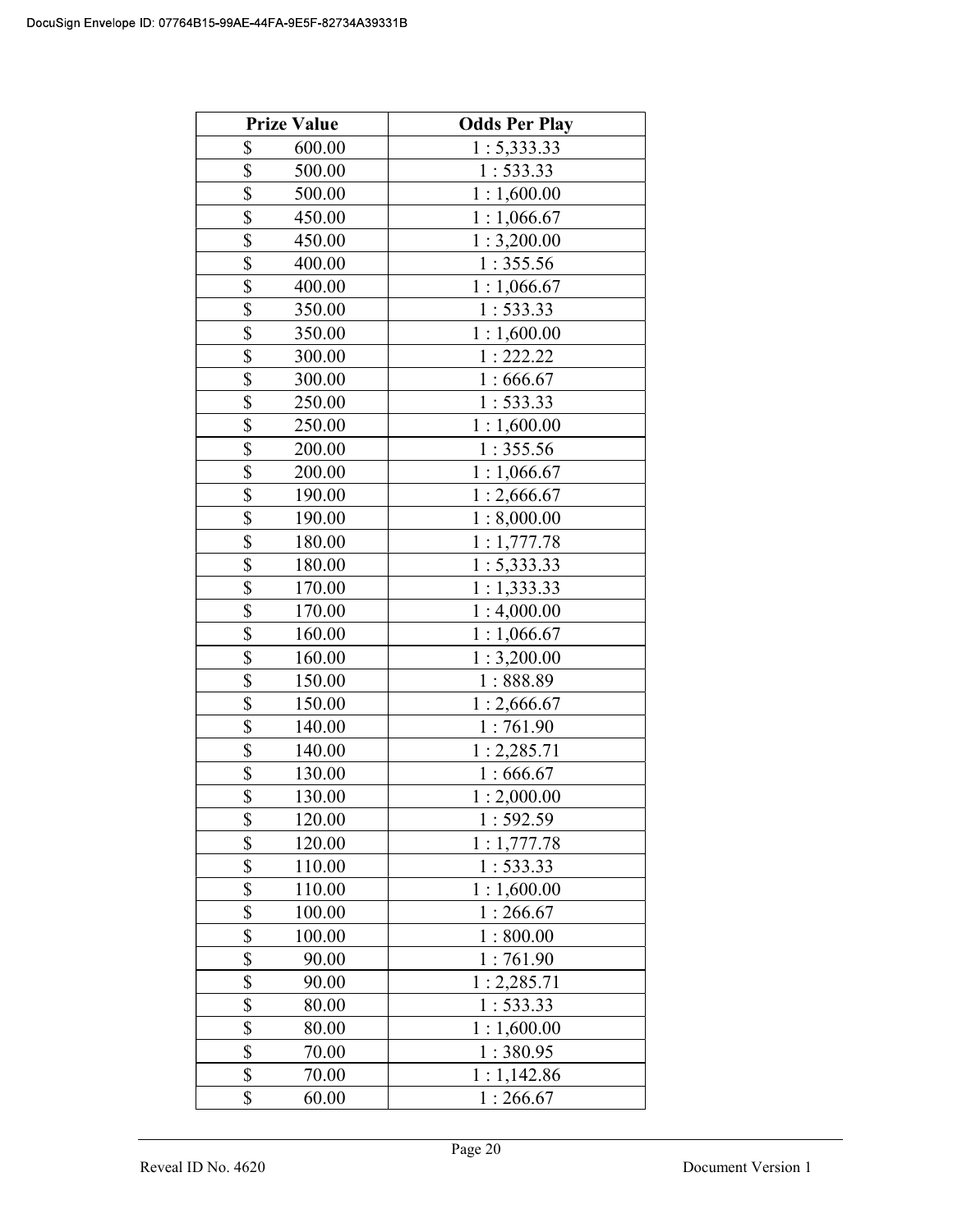| <b>Prize Value</b> |       | <b>Odds Per Play</b> |  |
|--------------------|-------|----------------------|--|
|                    | 60.00 | 1:800.00             |  |
|                    | 50.00 | 1:133.33             |  |
|                    | 50.00 | 1:400.00             |  |
|                    | 40.00 | 1:57.14              |  |
|                    | 30.00 | 1:28.57              |  |
|                    | 20.00 | 1:17.70              |  |
|                    | 10.00 | 1:26.67              |  |

| OVERALL GAME ODDS: | 4.70   |
|--------------------|--------|
| PRIZE PAYOUT:      | 85.00% |

## 7. HOW TO CLAIM A PRIZE

Subject to all applicable state and federal laws, prizes won on an Instant Play Ticket must be claimed according to the process set out below and in the iLottery Terms of Use:

- A. Prizes of \$600 or less are automatically deposited into the winner's account, subject to the prize winnings account limit. If the prize amount would cause the prize winnings account balance to exceed this limit, a check for the amount of the prize will be mailed to the address on file for the winner's account;
- B. Prizes over \$600, and up to and including \$99,999.99, may be claimed online according to the process set out in the iLottery Terms of Use or claimed at Lottery headquarters; and
- C. Prizes of \$100,000 and over must be claimed at Lottery headquarters.

## 8. CLAIM PERIOD

 All prizes won on an Instant Play Ticket must be claimed no later than one hundred and eighty (180) days after the announced end of sales for the specific iLottery Instant Play Game. The game end date will be announced on the Website. If a valid claim is not made for a prize within the required time period, the prize shall constitute an unclaimed prize and addressed as provided in KRS 154A.110 (3). It is th responsibility to take all required steps to claim any prize. The Lottery is not liable for any damages or losses resulting from a player's failure to properly claim a prize.

## 9. TICKET VALIDATION REQUIREMENTS

In order to be a valid winning Instant Play Ticket, all transaction data must be recorded and verified as a winning Instant Play Ticket on the computer system of the Lottery or of its contractors or subcontractors, and the transaction data must satisfy all validation requirements in every respect. Any Ticket not passing all the validation requirements is void and is ineligible for any prize.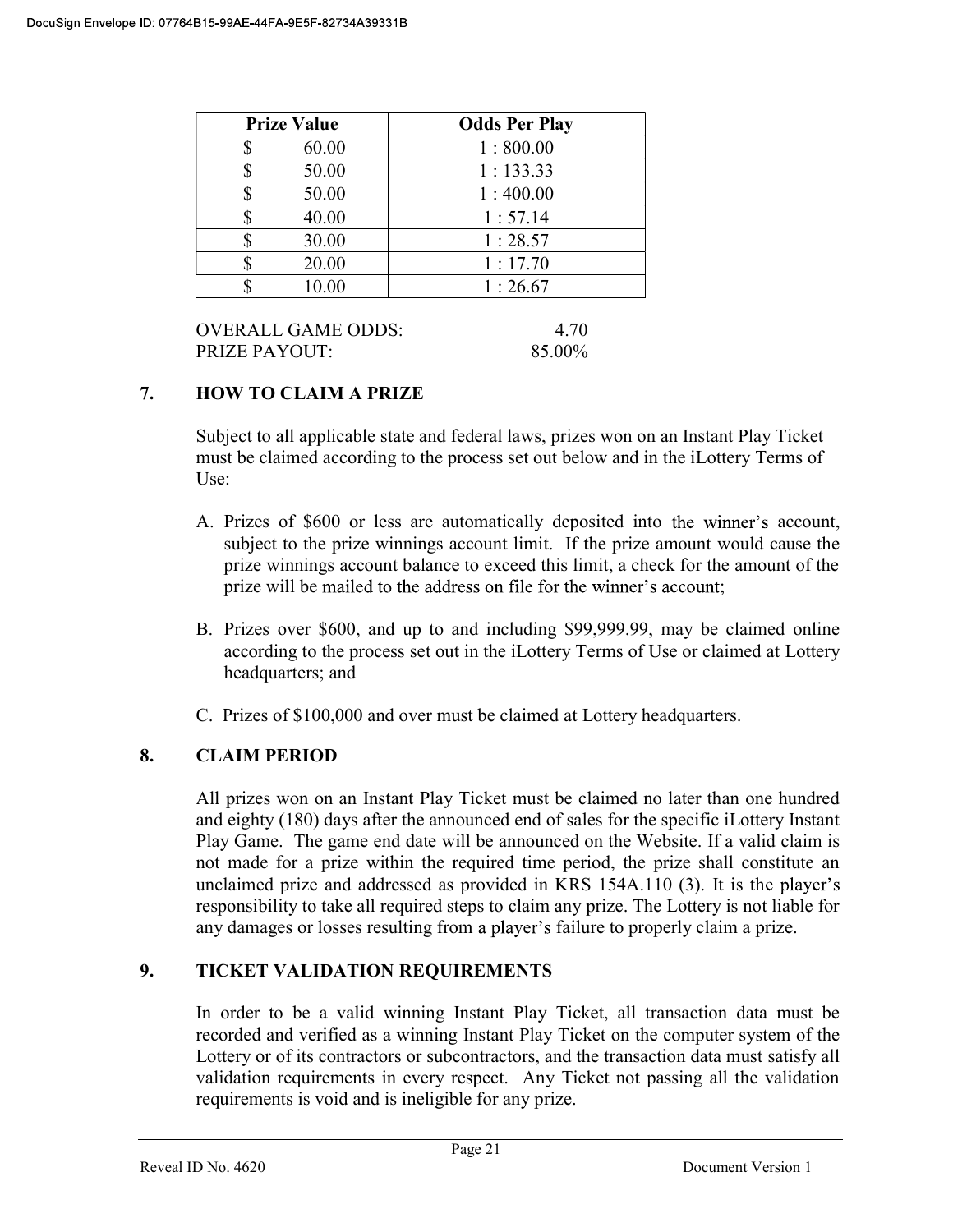#### 10. TAXES AND DEBT SET OFF

 Kentucky and federal withholding shall be withheld by the KLC from prize payments in such amounts as may be required, in accordance with applicable provisions of state and federal law. Prizes are subject to set off of certain debts as required by law.

### 11. DISPUTES

- A. In the event a dispute between the KLC and player occurs as to whether a prize has been won or paid, the President's decision is final. The President may, solely at his or her discretion, replace the disputed Instant Play Ticket(s) with an Instant Play Ticket or Tickets of equivalent sale price from a current KLC iLottery Instant Game or may refund the price. This shall be the sole and exclusive remedy of the purchaser in the event of such disputes.
- B. A claim may not be premised on human or electronic error in the communication, display, or transmission of data regardless of how that data is recorded, displayed, or transmitted. A claim may not be premised on any intentional human, electronic or other form of communication that was not authorized by the KLC.

### 12. GOVERNING LAW

 In purchasing an Instant Play Ticket, the player agrees to comply with and abide by applicable federal and Kentucky state laws; all rules, regulations, directives and final decisions of the KLC; and all procedures established for the conduct of the Game.

### 13. PURCHASE AND PRIZE RESTRICTIONS

A. No iLottery Instant Ticket shall be purchased by and no prize paid to any of the following persons: any member of the Board of Directors, officer or employee of the KLC; any vendor (as defined in KRS 154A.010) or related entity; any member of the Board of Directors, officer, employee of, partner in, or owner of any vendor or related entity to the vendor; or any spouse, child, brother, sister, or parent residing as a member of the same household in the principal place of abode of any said person.

## 14. TERMINATION OF THE GAME

The President, at any time, with or without notice, may discontinue any iLottery Instant Play Game.

### 15. GENERAL TERMS

A. These Rules set forth certain supplemental terms and conditions that apply to the purchase and play of the Instant Play Games that are made available via the Website and any Game is also subject to all rules, terms and conditions, privacy